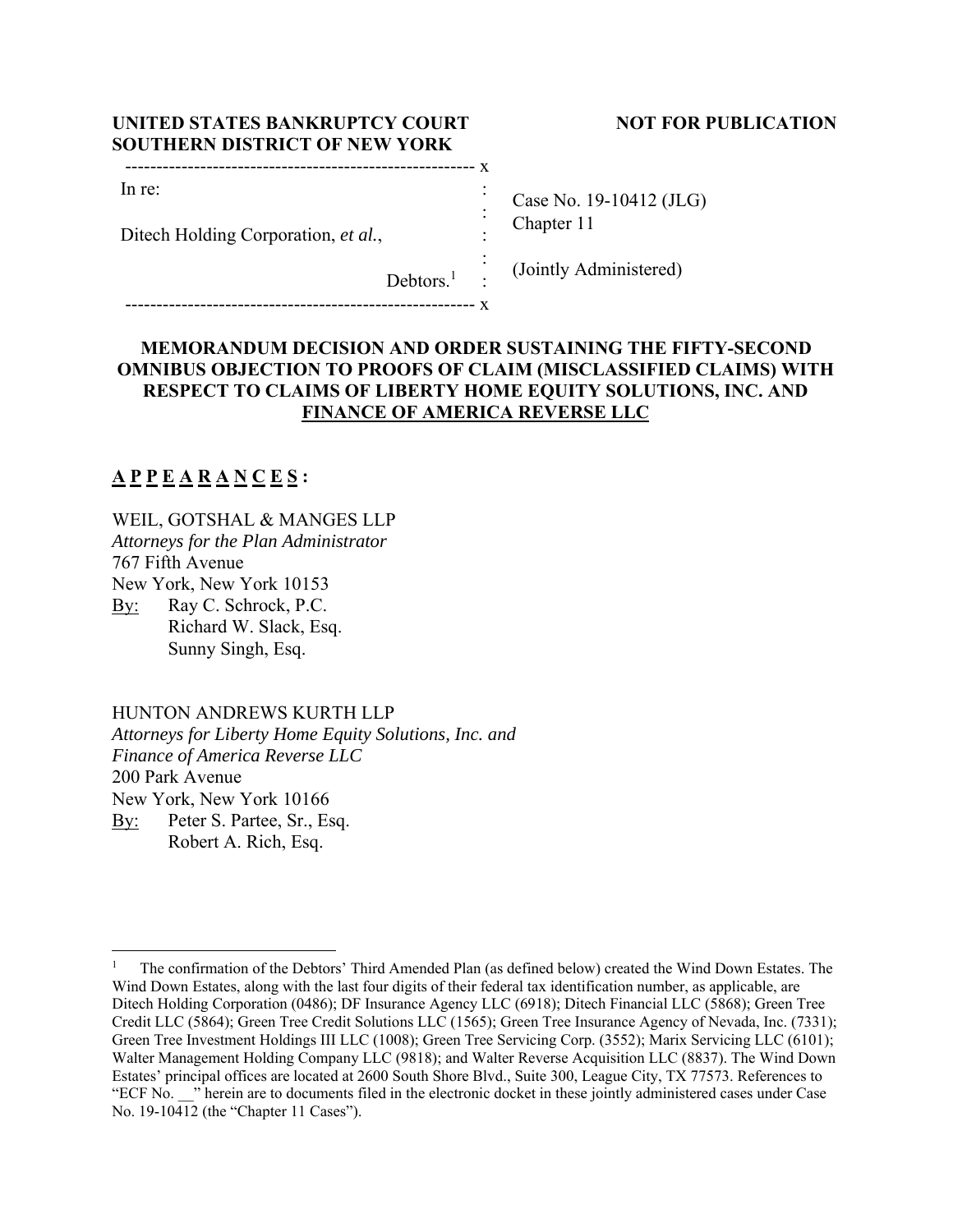# **HON. JAMES L. GARRITY, JR. U.S. BANKRUPTCY JUDGE**

# **Introduction**<sup>2</sup>

 Liberty Home Equity Solutions, Inc. ("LHES") and Finance of America Reverse LLC ("FoA") filed administrative expense claims against Reverse Mortgage Solutions, Inc. ("RMS") in these Chapter 11 Cases in the sums of \$4,145,648.48 and approximately \$14 million, respectively (collectively, the "Subservicing Administrative Expense Claims").<sup>3</sup> In its Fifty-Second Omnibus Claim Objection (the "Objection"),<sup>4</sup> the Plan Administrator, on behalf of the Wind Down Estates, seeks to reclassify those claims as General Unsecured Claims. LHES and FoA each responded in opposition to the Objection, and in support of their claims (collectively, the "Responses").<sup>5</sup> The Plan Administrator filed a single reply to the Responses (the "Reply").<sup>6</sup> Pursuant to the Claims Procedures Order, $<sup>7</sup>$  the Court conducted a Sufficiency Hearing on the</sup> Subservicing Administrative Expense Claims, at which time counsel for the Plan Administrator and counsel for LHES and FoA were heard by the Court. The legal standard of review at a

<sup>2</sup> Capitalized terms used but not otherwise defined herein shall have the meanings ascribed to them in the Objection or the Third Amended Plan, as applicable.

<sup>3</sup> *See* Proof of Claim No. 60214 ("LHES Administrative Expense Claim"); Proof of Claim No. 60182 (asserting an administrative claim of \$375,832.07) (together, the "FoA Administrative Expense Claim").

<sup>4</sup> See Fifty-Second Omnibus Objection to Proofs of Claim (Misclassified Claims) [ECF No. 2186].

<sup>5</sup> *See Finance of America Reverse LLC's Response to Fifty-Second Omnibus Objection to Proofs of Claim (Misclassified Claims)* [ECF No. 2315] (the "FoA Response")*;Liberty Home Equity Solutions Inc.'s Response to Fifty-Second Omnibus Objection to Proofs of Claim (Misclassified Claims [ECF No. 2314] (the "LHES Response").* LHES and FoA are represented by the same counsel and make essentially identical arguments in their respective Responses to the Objection. Moreover, as noted below, the Plan Administrator filed a single reply to the Responses. The Court will consider the Objection to the LHES and FoA claims together.

<sup>6</sup> *See Reply of Plan Administrator in Support of Fifty-Second Omnibus Objection with Respect to Claims of Finance of America Reverse LLC (Claim Nos. 21347 and 60182) and Liberty Home Equity Solutions, Inc. (Claim No. 60214)* [ECF No. 3076].

<sup>7</sup> *See Order Approving (I) Claim Objection Procedures and (II) Claim Hearing Procedures* [ECF No. 1632] (the "Claims Procedures Order").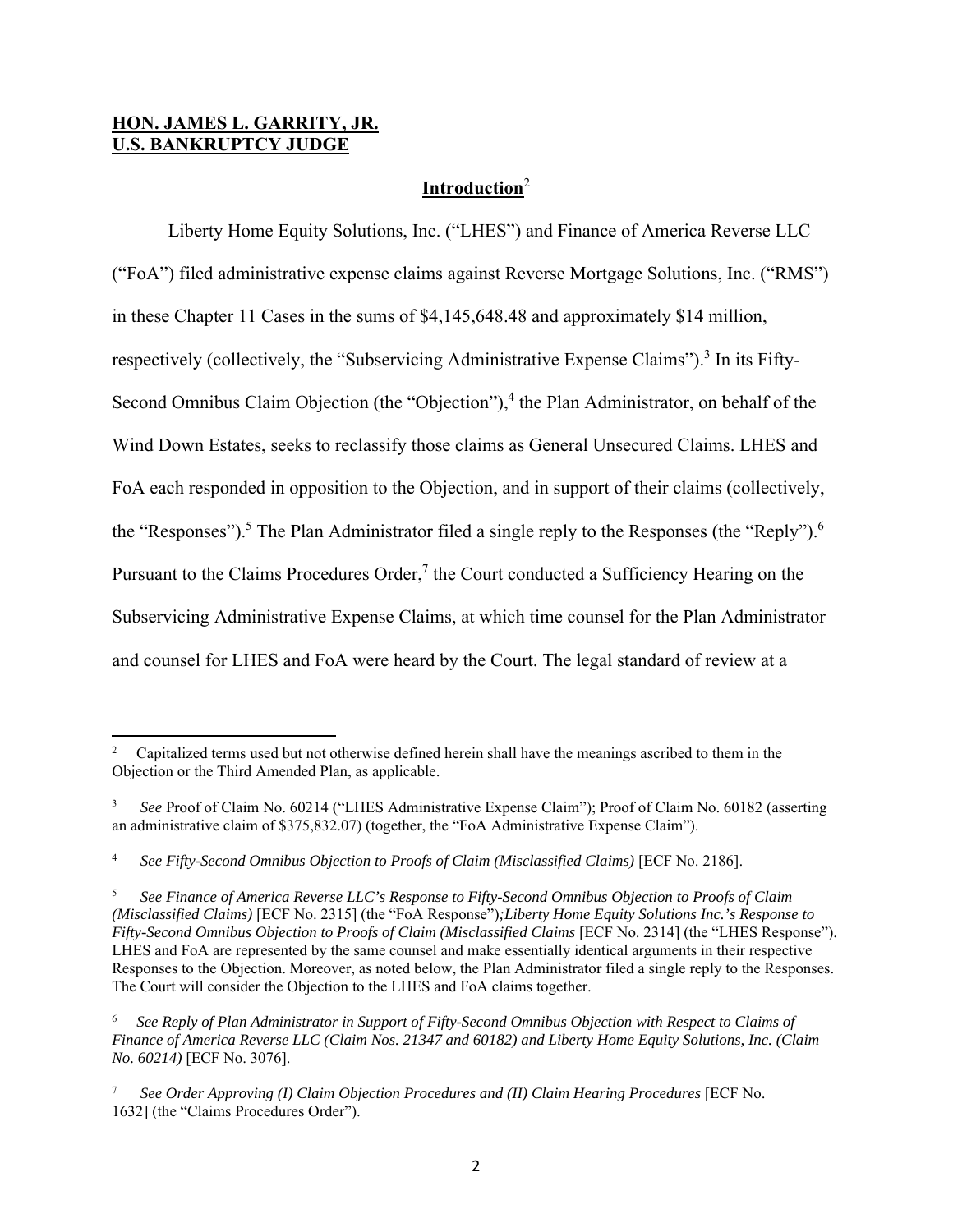Sufficiency Hearing is equivalent to the standard applied to a motion to dismiss a complaint for failure to state a claim upon which relief may be granted under Rule 12(b)(6) of the Federal Rules of Civil Procedure ("Rule  $12(b)(6)$ ").<sup>8</sup>

 For the reasons stated herein, the Court finds that LHES and FoA have not met their burden of demonstrating plausible grounds for according their claims administrative expense priority under the Bankruptcy Code. Accordingly, as a matter of law, the Court sustains the Objection and reclassifies the LHES Administrative Expense Claim and the FoA Administrative Expense Claim as General Unsecured Claims.

#### **Jurisdiction**

The Court has jurisdiction to consider this matter pursuant to 28 U.S.C. §§ 1334(a) and 157(a) and the *Amended Standing Order of Reference* dated January 31, 2012 (Preska, C.J.). This is a core proceeding pursuant to 28 U.S.C. § 157(b).

#### **Background**

#### **The Chapter 11 Cases**

 On February 11, 2019 (the "Petition Date"), Ditech Holding Corporation (f/k/a Walter Investment Management Corp.) and certain of its affiliates ("Debtors") filed petitions for relief under chapter 11 of the Bankruptcy Code in this Court. Thereafter, the Debtors remained in possession and control of their business and assets as debtors in possession pursuant to sections 1107(a) and 1108 of the Bankruptcy Code. On February 22, 2019, the Court entered an order fixing April 1, 2019 at 5:00 p.m. (prevailing Eastern Time) as the deadline for each person or entity, not including governmental units (as defined in section 101(27) of the Bankruptcy Code)

<sup>8</sup> *See* Claims Procedures Order ¶ 3(iv)(a). Rule 12(b)(6) is incorporated herein by Rule 7012 of the Federal Rules of Bankruptcy Procedure (the "Bankruptcy Rules").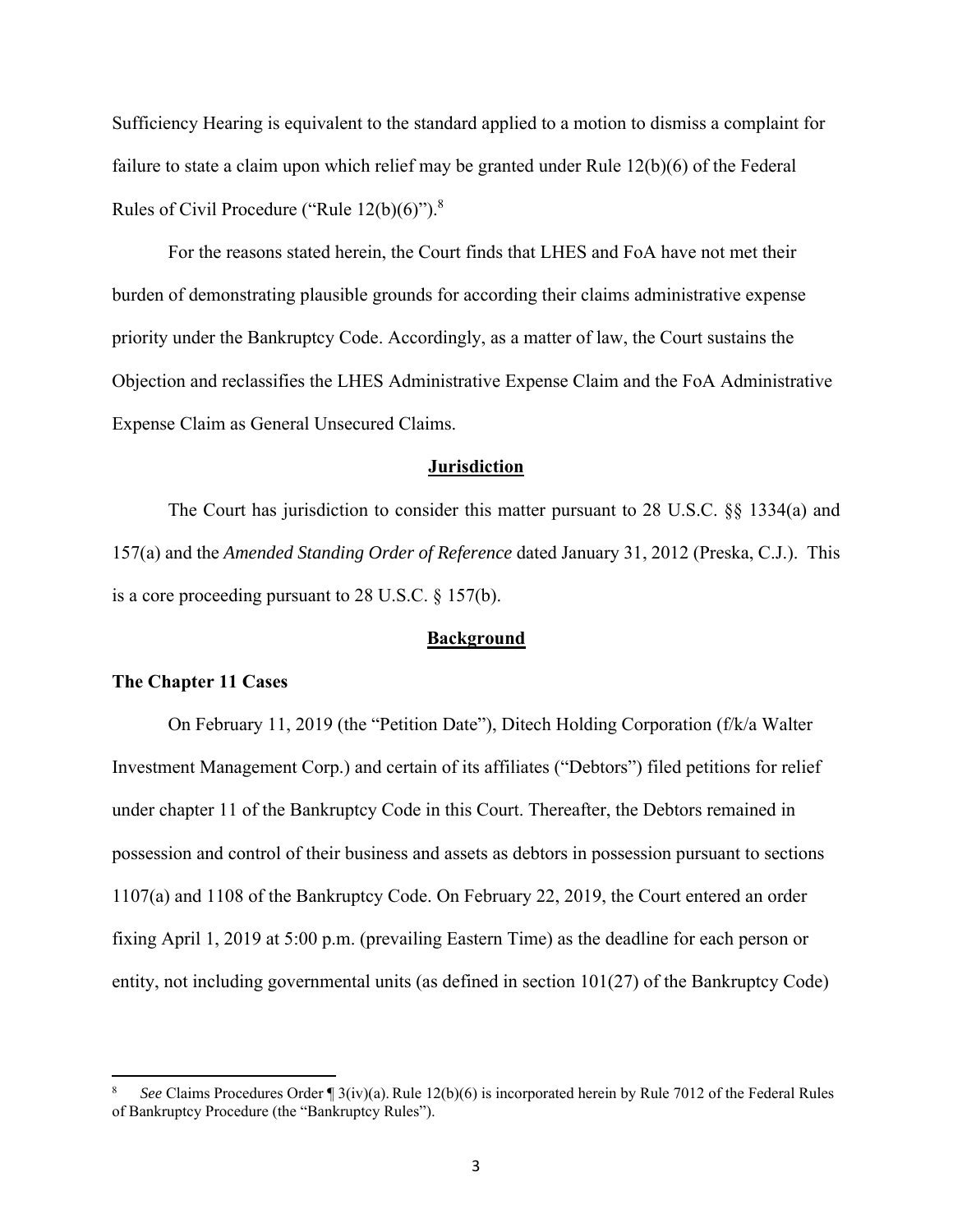to file a proof of claim in the Debtors' Chapter 11 Cases (the "General Bar Date").<sup>9</sup> The Court extended the General Bar Date for consumer borrowers, twice, and ultimately to June 3, 2019 at 5:00 p.m. (prevailing Eastern Time).<sup>10</sup>

 On September 26, 2019, the Debtors confirmed their Third Amended Plan, and on September 30, 2019, that plan became effective (the "Effective Date").<sup>11</sup> In the Confirmation Order, the Court set the deadline for the filing of administrative expense claims as October 31, 2019. The Plan Administrator is a fiduciary appointed under the Third Amended Plan who is charged with the duty of winding down, dissolving and liquidating the Wind Down Estates. *See*  Third Amended Plan, ¶¶ 1.130, 1.184, 1.186. Among other things, the Third Amended Plan authorizes the Plan Administrator, on behalf of each of the Wind Down Estates, to object to Administrative Expense Claims. *See id.*, ¶ 7.1.

#### **The Subservicing Agreements**

 As of the Petition Date, RMS was party to certain reverse mortgage subservicing agreements with LHES and FoA. Pursuant to those agreements, RMS subserviced reverse mortgage loans for LHES and FoA, as the owner and/or the named servicer of those loans, in exchange for subservicing fees and other consideration. LHES Response ¶ 5; FoA Response ¶ 5. The relevant agreements (collectively, the "Subservicing Agreements") are as follows:

<sup>9</sup> *See Order Establishing Deadline for Filing Proofs of Claim and Approving the Form and Manner of Notice Thereof* [ECF No. 90].

<sup>10</sup> *See Order Further Extending General Bar Date for Filing Proofs of Claim for Consumer Borrowers Nunc Pro Tunc* [ECF No. 496].

<sup>11</sup> *See Third Amended Joint Chapter 11 Plan of Ditech Holding Corporation and its Affiliated Debtors* [ECF No. 1326] (the "Third Amended Plan"); *Order Confirming Third Amended Joint Chapter 11 Plan of Ditech Holding Corporation and its Affiliated Debtors* [ECF No. 1404] (the "Confirmation Order"); *Notice of (I) Entry of Order Confirming Third Amended Joint Chapter 11 Plan of Ditech Holding Corporation and its Affiliated Debtors, (II) Occurrence of Effective Date, and (III) Final Deadline for Filing Administrative Expense Claims* [ECF No. 1449].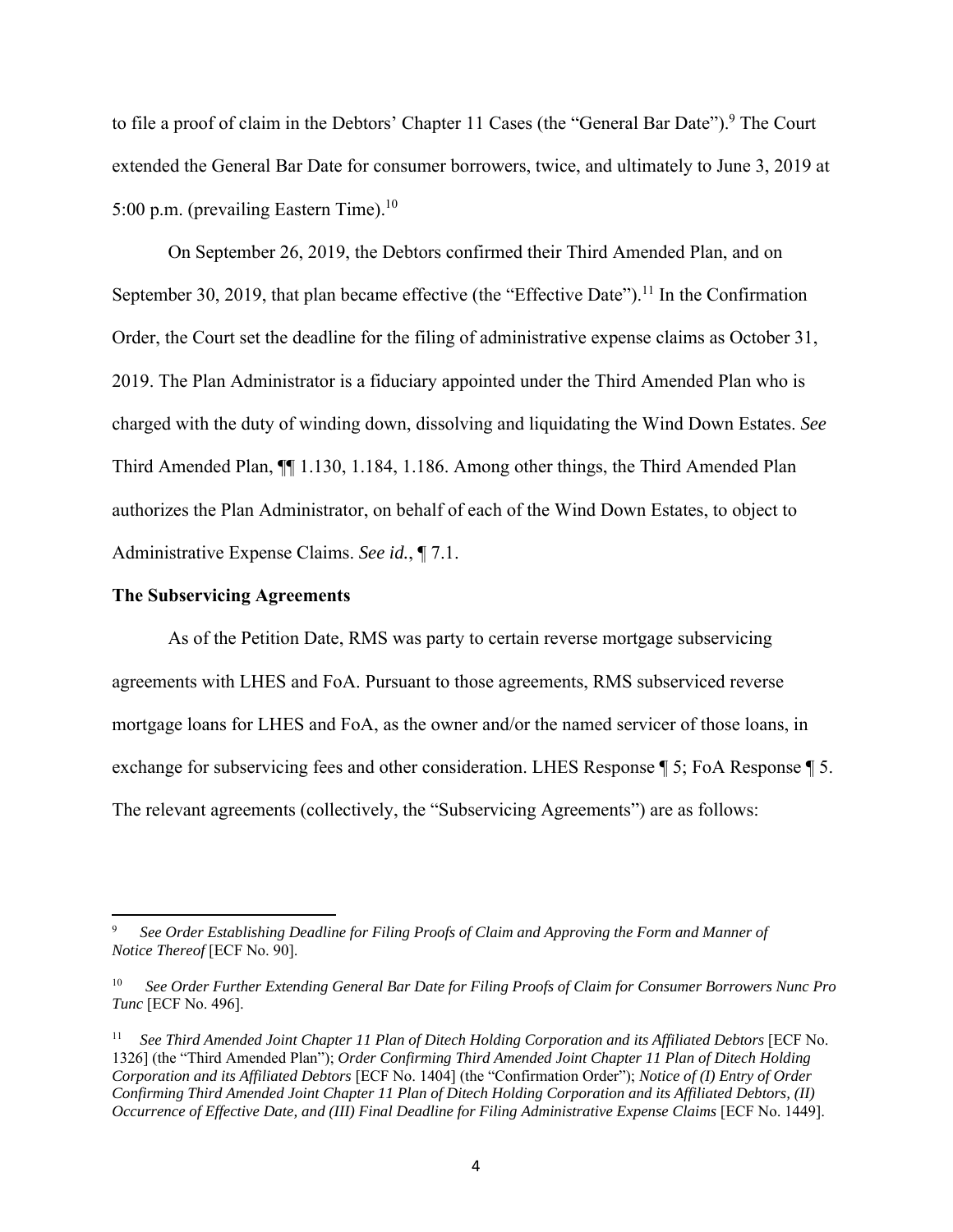### LHES

Reverse Mortgage Subservicing Agreement, dated as of November 17, 2008 (the "LHES November 2008 Agreement").

FoA

Reverse Mortgage Subservicing Agreement, dated as of March 18, 2011 (the "FoA March 2011 Agreement");

Reverse Mortgage Subservicing Agreement, dated as of December 12, 2017 (the "FoA December 2017 Agreement"); and

Reverse Mortgage Subservicing Agreement, dated as of October 4, 2018 (the "FoA October 2018 Agreement").

By their terms, the LHES November 2008 Agreement and the FoA March 2011

Agreement were scheduled to expire in November 2013 and March 2018, respectively. Prior to the Petition Date (i.e., February 11, 2019), pursuant to a series of agreements (collectively, the "Prepetition Extension Agreements"), the parties extended the expiration dates of both agreements – without altering the other terms and conditions of the agreements. LHES Response ¶¶ 6-7; FoA Response ¶¶ 6-8.As of the Petition Date, those agreements were in effect, and pursuant to the Prepetition Extension Agreements, their termination dates had been extended to March 31, 2019. LHES Response  $\P$  6; FoA Response  $\P$  7. Post-petition, under those agreements, RMS subserviced the covered reverse mortgage loans, and LHES/FoA paid RMS subservicing fees post-petition, through March 31, 2019. LHES Response ¶¶ 6-7; FoA Response ¶¶ 7-8. Thereafter, RMS entered into a series of agreements with LHES and FoA, respectively (collectively, the "Post-Petition Extension Agreements") pursuant to which the parties extended the expiration dates of the LHES November 2008 Agreement and the FoA March 2011 Agreement ultimately through September 30, 2019, again, without altering the other terms and conditions of the agreements. LHES Response ¶ 7; FoA Response ¶ 8.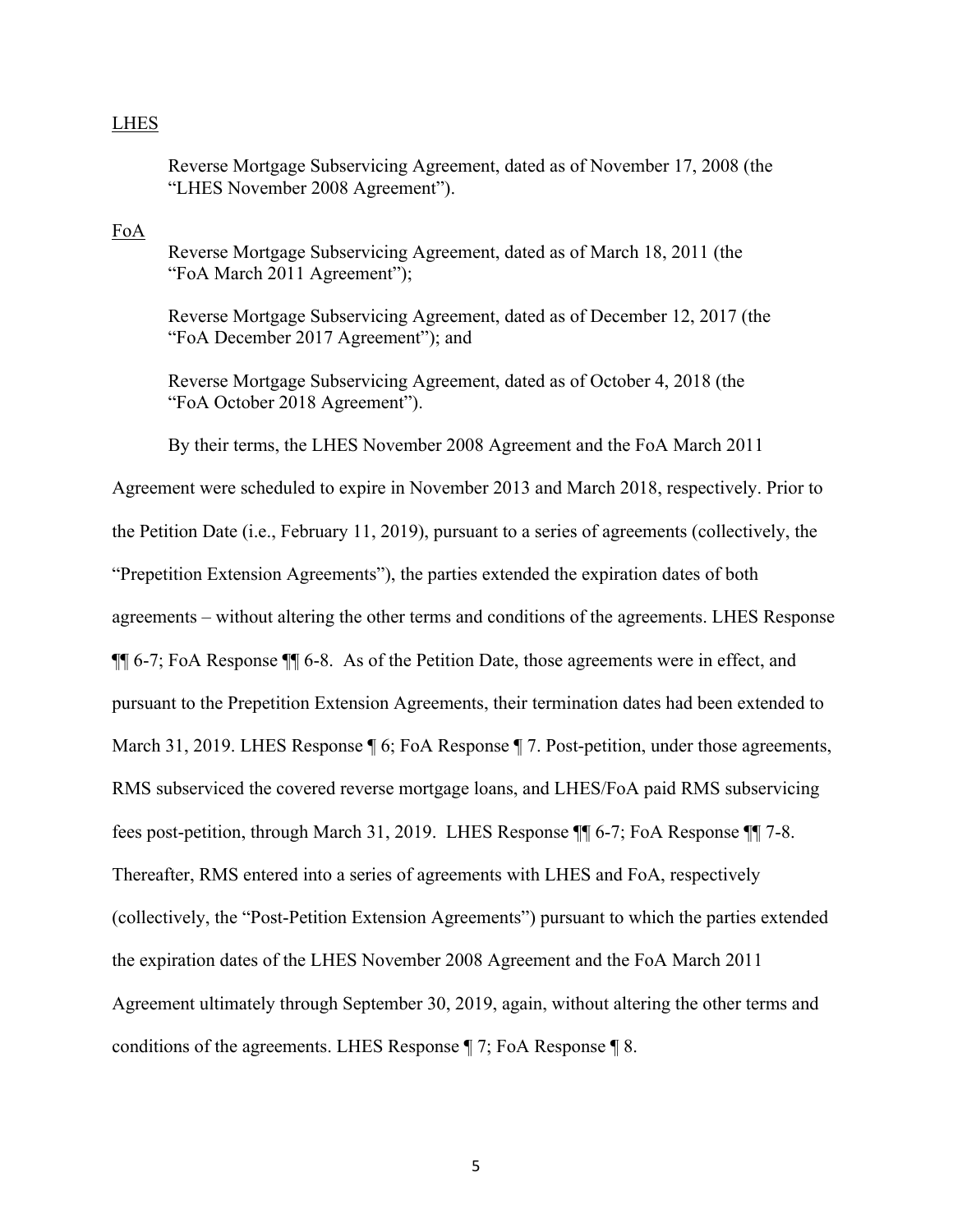Pursuant to the Post-Petition Extension Agreements, RMS continued to subservice the covered reverse mortgage loans, and LHES/FoA continued to pay RMS subservicing fees, from April 1, 2019 through September 30, 2019. LHES Response ¶ 7; FoA Response ¶ 8. Separately**,**  the FoA December 2017 Agreement and the FoA October 2018 Agreement (collectively with the FoA March 11 Agreement, the "FoA Subservicing Agreements") each have a one-month term subject to FoA's monthly renewal option. FoA exercised its renewal option under both agreements, prepetition and post-petition through February 2019 and September 2019, respectively, but otherwise on the same terms and conditions stated in the agreements. FoA Response ¶ 6. RMS subserviced the reverse mortgage loans, and FoA paid RMS a subservicing fee, through the prepetition and post-petition periods covered by those agreements, in accordance with the terms of those agreements. *Id.*

 To summarize, prior to the Petition Date, the Debtors entered into eight (8) Prepetition Extension Agreements with FoA and seven (7) Prepetition Extension Agreements with LHES. The Debtors also entered into four (4) Post-Petition Extension Agreements with FoA and two (2) Post-Petition Extension Agreements with LHES. LHES Response ¶¶ 5-7; FoA Response ¶¶ 7-8. None of those agreements (collectively, the "Extension Agreements") altered the terms of the Subservicing Agreements in any way except by extending the termination date of each such agreement.<sup>12</sup>

LHES

<sup>&</sup>lt;sup>12</sup> The Court more fully describes the LHES November 2008 Agreement and the FoA March 2011 Agreement below.

The initial term of the LHES November 2008 Agreement was three years and it automatically renewed for an additional two years through November 17, 2013. LHES Response ¶ 6. In 2013, LHES and RMS entered into one or more agreements pursuant to which they extended the term of the LHES November 2008 Agreement through March 31, 2019, but otherwise on the same terms and conditions stated in the agreement (the "LHES Prepetition Extension Agreements"). *Id*. Thus,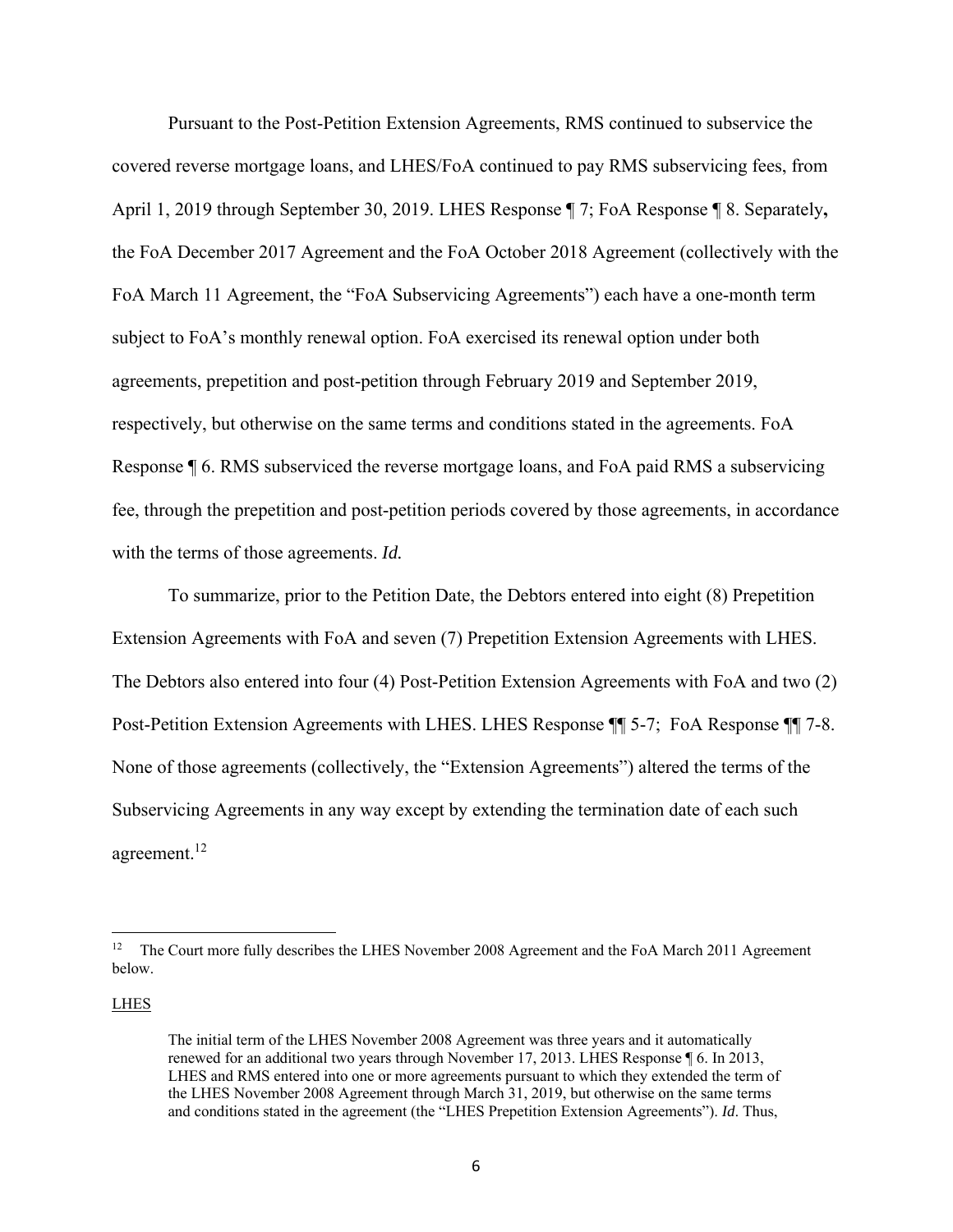Under the Third Amended Plan, the Debtors sold their reverse mortgage business to the

Reverse Buyer. The Debtors consummated the sale on September 30, 2019. The Subservicing Agreements expired on or before the Effective Date, and RMS did not assign any of those agreements to the Reverse Buyer. The Third Amended Plan provides for the assumption of all executory contracts listed by the Debtors on an assumption notice or on the Assumption Schedule. All other executory contracts of the Debtors are deemed rejected as of the Effective Date unless such executory contracts previously expired or terminated pursuant to its own terms

#### FoA

The initial term of the FoA March 2011 Agreement was five years and it automatically renewed for an additional two years through March 18, 2018. FoA Response ¶ 5. In 2018, FoA and RMS entered into the first of seven prepetition agreements pursuant to which the parties ultimately extended the term of the FoA March 2011 Agreement through March 31, 2019, on the same terms and conditions stated in the FoA March 2011 Agreement (the "FoA Prepetition Extension Agreements"). *Id.* ¶ 7. RMS subserviced the covered reverse mortgage loans, and FoA paid RMS subservicing fees, through March 31, 2019 in accordance with the FoA Prepetition Extension Agreements. *Id.* After the Petition Date, FoA and RMS entered into four agreements that collectively further extended the term of the FoA March 2011 Agreement through September 30, 2019 (the "FoA Post-Petition Extension Agreements"). The FoA Post-Petition Extension Agreements are dated as of March 29, 2019, April 15, 2019, June 30, 2019, and August 16, 2019, respectively. RMS subserviced the covered reverse mortgage loans, and FoA paid RMS a subservicing fee, from April 1, 2019 through September 30, 2019 in accordance with the terms of the FoA March 2011 Agreement, as extended by the FoA Post-Petition Extension Agreements. *Id.*  $\P$ 8.

The FoA December 2017 Agreement and the FoA October 2018 Agreement each have one-month terms subject to FoA's monthly renewal option. FoA exercised its monthly renewal option through February 2019 and through September 2019 under the respective agreements, but otherwise on the same terms and conditions stated in the agreements. *Id*. **[6. RMS** subserviced the reverse mortgage loans, and FoA paid RMS a subservicing fee, through the pre- and post- petition periods covered by the FoA December 2017 Agreement and FoA October 18, 2019 Agreement, in accordance with the terms of those agreements.

as of the Petition Date, RMS and LHES were party to the LHES November 2008 Agreement, as extended through March 31, 2019.

After the Petition Date, RMS subserviced the reverse mortgage loans, and LHES paid RMS subservicing fees, through March 31, 2019, in accordance with the terms of the LHES November 2008 Agreement, as extended by the LHES Prepetition Extension Agreements. Thereafter, LHES and RMS entered into two agreements further extending the term of the LHES November 2008 Agreement through June 30, 2019 and September 30, 2019, respectively (the "LHES Post-Petition Extension Agreements"). Thus, post-petition, RMS subserviced the reverse mortgage loans, and LHES paid RMS a subservicing fee, from April 1, 2019 through September 30, 2019, in accordance with the terms of the LHES November 2008 Agreement, as extended by the LHES Post-Petition Extension Agreements.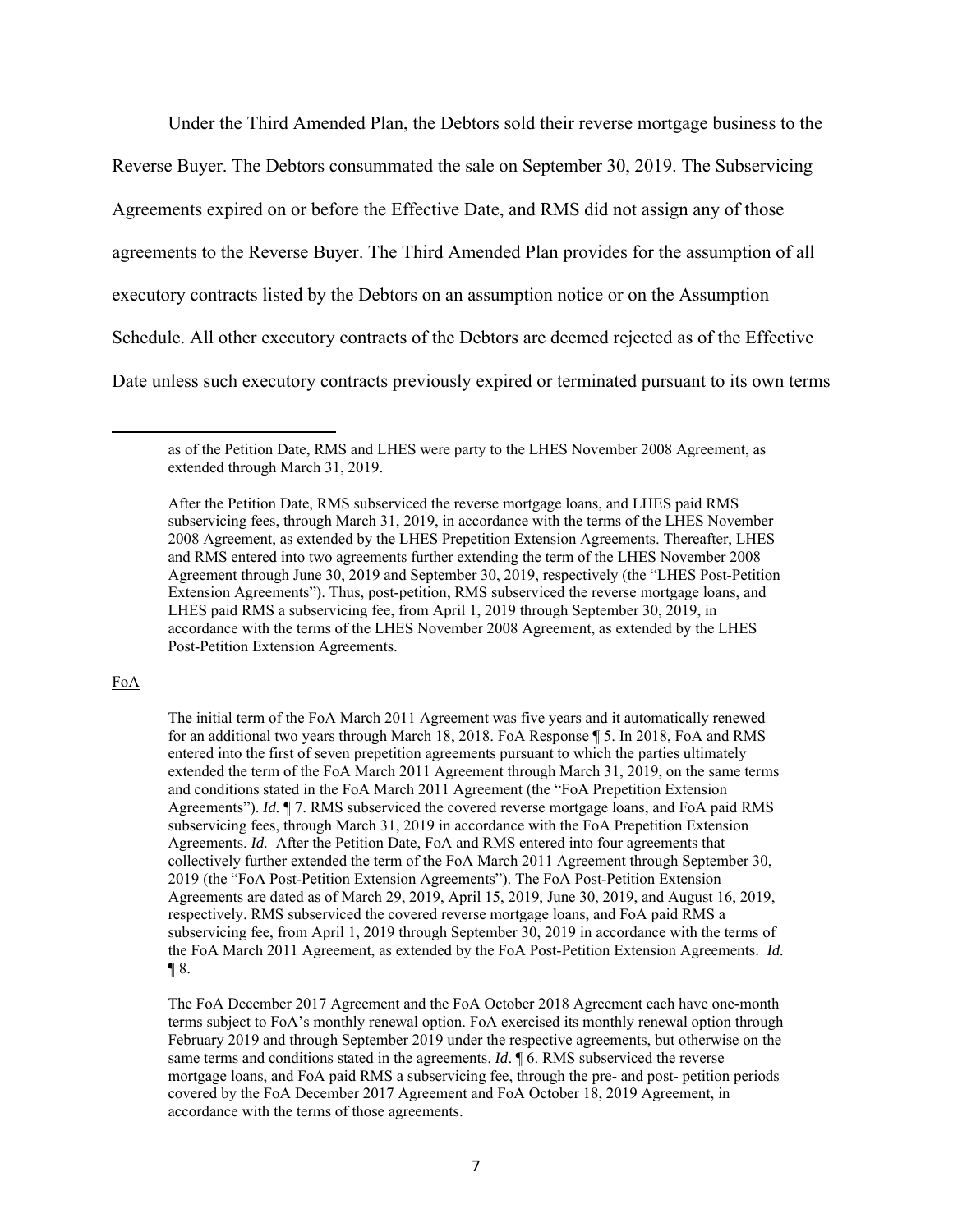or by agreement of the parties. *See* Third Amended Plan, ¶ 8.1. The Debtors did not assume the Subservicing Agreements under the Third Amended Plan, or otherwise.

### **The LHES and FoA Claims**

#### LHES Administrative Expense Claim

 On November 11, 2019, LHES timely filed the LHES Administrative Expense Claim in the amount of \$4,145,648.48, plus other amounts to be determined, for damages resulting from RMS' alleged post-petition subservicing errors and other material alleged post-petition breaches of the LHES November 2008 Agreement. LHES Administrative Expense Claim at 2; LHES Response ¶ 10. LHES does not claim any damages resulting from any purported rejection of that agreement, or for any breach of the agreement that may have occurred after the Effective Date. LHES Response ¶ 10.

#### FoA Claim Administrative Expense Claim

 On November 11, 2019, FoA timely filed the FoA Administrative Expense Claim in the amount of \$375,832.07, plus other amounts to be determined, for damages resulting from RMS' alleged post-petition subservicing errors and other alleged material post-petition breaches of the FoA Subservicing Agreements. FoA Response  $\P$  12.<sup>13</sup> FoA has since quantified its realized and unrealized losses resulting from RMS' alleged post-petition subservicing errors and other alleged material post-petition breaches in the approximate amount of \$14 million, plus other amounts to be determined. *Id.* FoA does not claim any damages resulting from any purported rejection of the

<sup>13</sup> On April 25, 2019, FoA timely filed Proof of Claim No. 21347 ("Claim No. 21347") in the Chapter 11 Cases in the amount of \$54,085,624, plus other amounts to be determined, as a general unsecured claim and an undetermined amount as an administrative expense claim under section  $507(a)(2)$ , for damages resulting from RMS' alleged subservicing errors and other alleged material breaches of the FoA Subservicing Agreements. In that claim, FoA expressly reserved the right to assert administrative expense priority claims at the appropriate time for any damages resulting from RMS' subservicing errors and other material breaches of the FoA Subservicing Agreements occurring after the Petition Date. FoA acknowledges that the \$54,085,624 amount is based on alleged prepetition breaches of the FoA Subservicing Agreements. That claim is not at issue herein.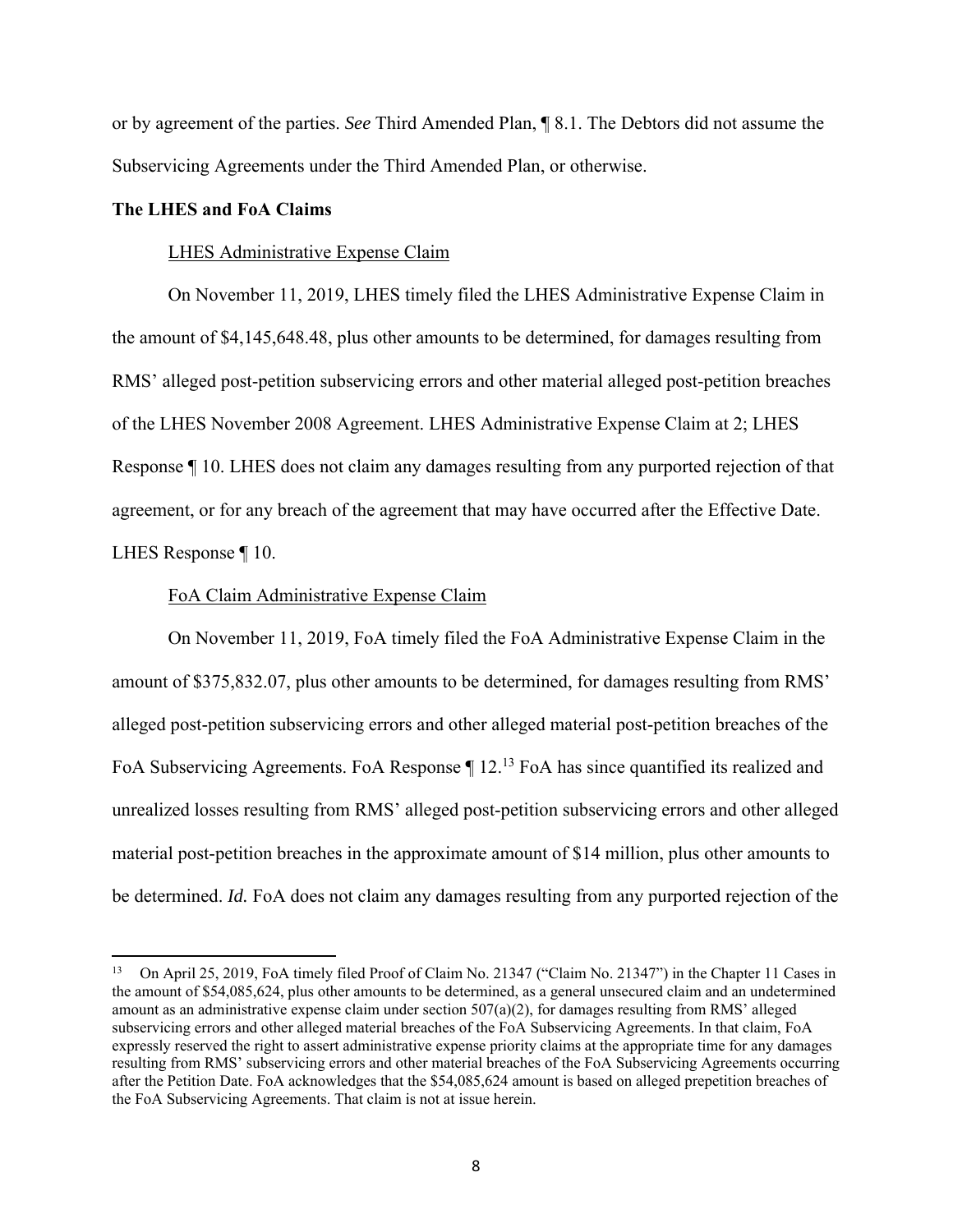agreements, or for any breaches of the agreements that may have occurred after the Effective Date.

#### **The Claims Procedures Order**

 On November 19, 2019, the Court entered the Claims Procedures Order. Under that order, the Plan Administrator is authorized to file Omnibus Objections seeking reduction, reclassification, or disallowance of claims on the grounds set forth in Bankruptcy Rule 3007(d) and additional grounds set forth in the Claims Procedures Order. *See* Claims Procedures Order ¶ 2(i)(a)-(h). A properly filed and served response to an objection gives rise to a "Contested Claim" that will be resolved at a Claim Hearing. *Id.* ¶ 3(iv). The Plan Administrator has the option of scheduling the Claim Hearing as either a "Merits Hearing" or a "Sufficiency Hearing." *Id.*  $\mathbb{I}$  3(iv)(a), (b). A "Merits Hearing" is an evidentiary hearing on the merits of a Contested Claim. A "Sufficiency Hearing" is a non-evidentiary hearing to address whether the Contested Claim states a claim for relief against the Debtors. The legal standard of review that will be applied by the Court at a Sufficiency Hearing is equivalent to the standard applied by the Court upon a motion to dismiss for failure to state a claim upon which relief can be granted under Rule 12(b)(6). *Id.* ¶ 3(iv)(a).

#### **The Objection**

 In the Objection, the Plan Administrator seeks to reclassify the Subservicing Administrative Expense Claims to General Unsecured Claims. As support for the Objection, the Plan Administrator contends that it has examined each of those claims, the documents submitted in support of the claims and the Debtors' books and records and has determined that the claims are improperly classified as administrative expense claims. Objection ¶ 13. It says that is so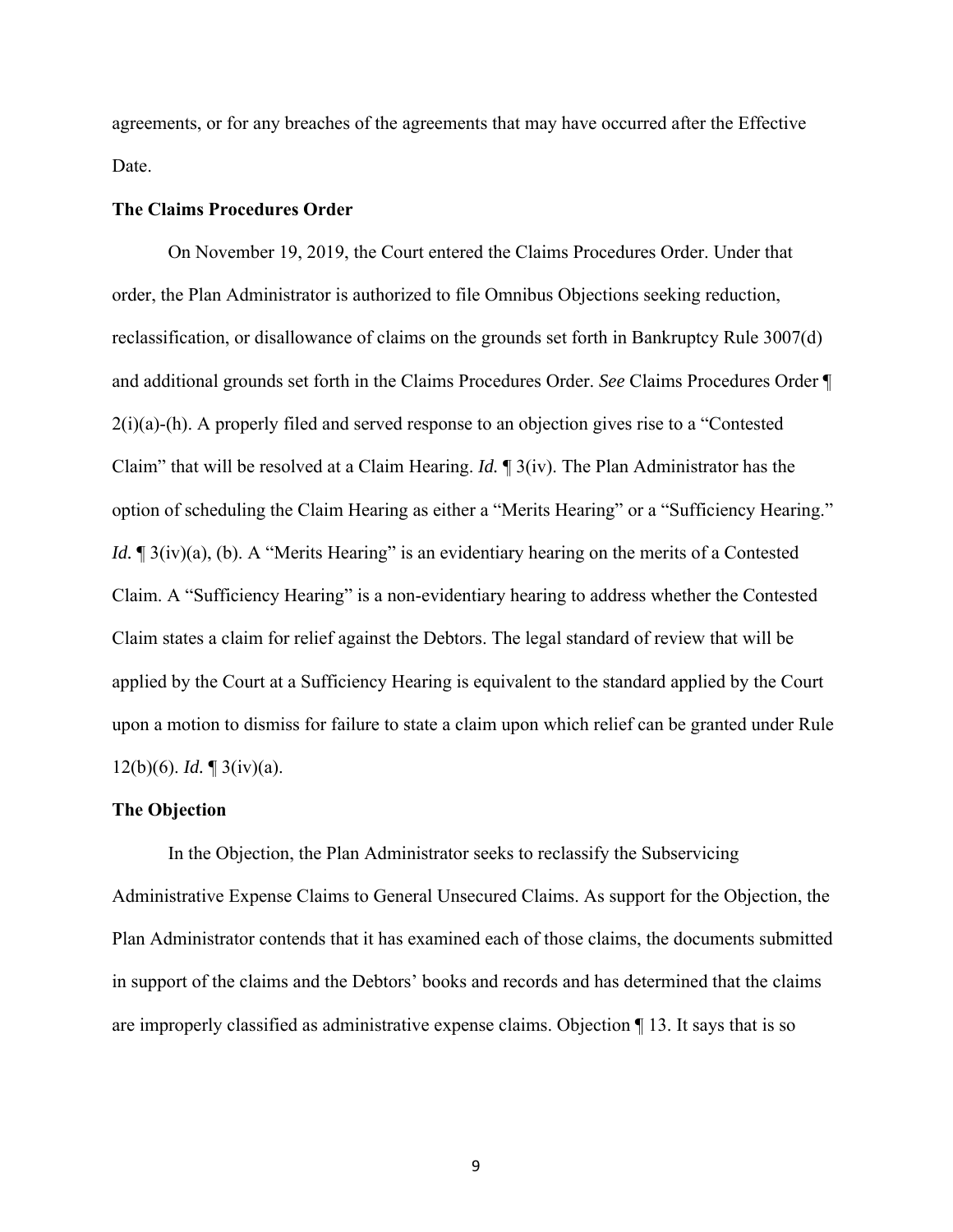because they are damage claims arising from the rejection of prepetition contracts in these Chapter 11 Cases and, as such, are properly classified as general unsecured claims. *Id.*

### **Applicable Legal Standards**

Section 503(b) of the Bankruptcy Code provides that "[a]fter notice and a hearing, there shall be allowed, administrative expenses. . . including the actual, necessary costs and expenses of preserving the estate. . ." 11 U.S.C. § 503(b). This administrative expense priority is based on the premise that the operation of the business during the bankruptcy case benefits prepetition creditors; therefore, any claims that result from that operation are entitled to payment prior to payment to "creditors for whose benefit the continued operation of the business was allowed." LHES Response ¶ 13; FoA Response ¶ 15 (citing *Cramer v. Mammoth Mart, Inc. (In re Mammoth Mart, Inc.)*, 536 F.2d 950, 954 (1st Cir. 1976)). Agreements entered into by the debtor-in-possession and supported by consideration beneficial to the debtor-in-possession, are actual and necessary to preserve the estate, and therefore a claim for damages arising from a debtor-in-possession's breach of a post-petition agreement gives rise to an administrative expense claim for the full amount of the damages provided for in the contract. *See Nostas Assocs. v. Costich (In re Klein Sleep Products, Inc.)*, 78 F.3d 18, 26 (2d Cir. 1996)

("[P]ostpetition claims ... arising, for example, . . . from contracts entered into by the trustee or debtor-in-possession are entitled to administrative expense priority."); *GATX Leasing Corp. v. Airlift Int'l, Inc. (In re Airlift Int'l, Inc.)*, 761 F.2d 1503, 1509 (11th Cir. 1985) (holding that breach of post-petition contract gives rise to an administrative expense claim under section 503(b)). A claimant that asserts a priority claim bears the burden of establishing its entitlement to priority. *See, e.g.*, *Supplee v. Bethlehem Steel Corp. (In re Bethlehem Steel Corp.)*, 479 F.3d 167, 172 (2d Cir. 2007) ("The burden of proving entitlement to priority payment . . . rests with the

10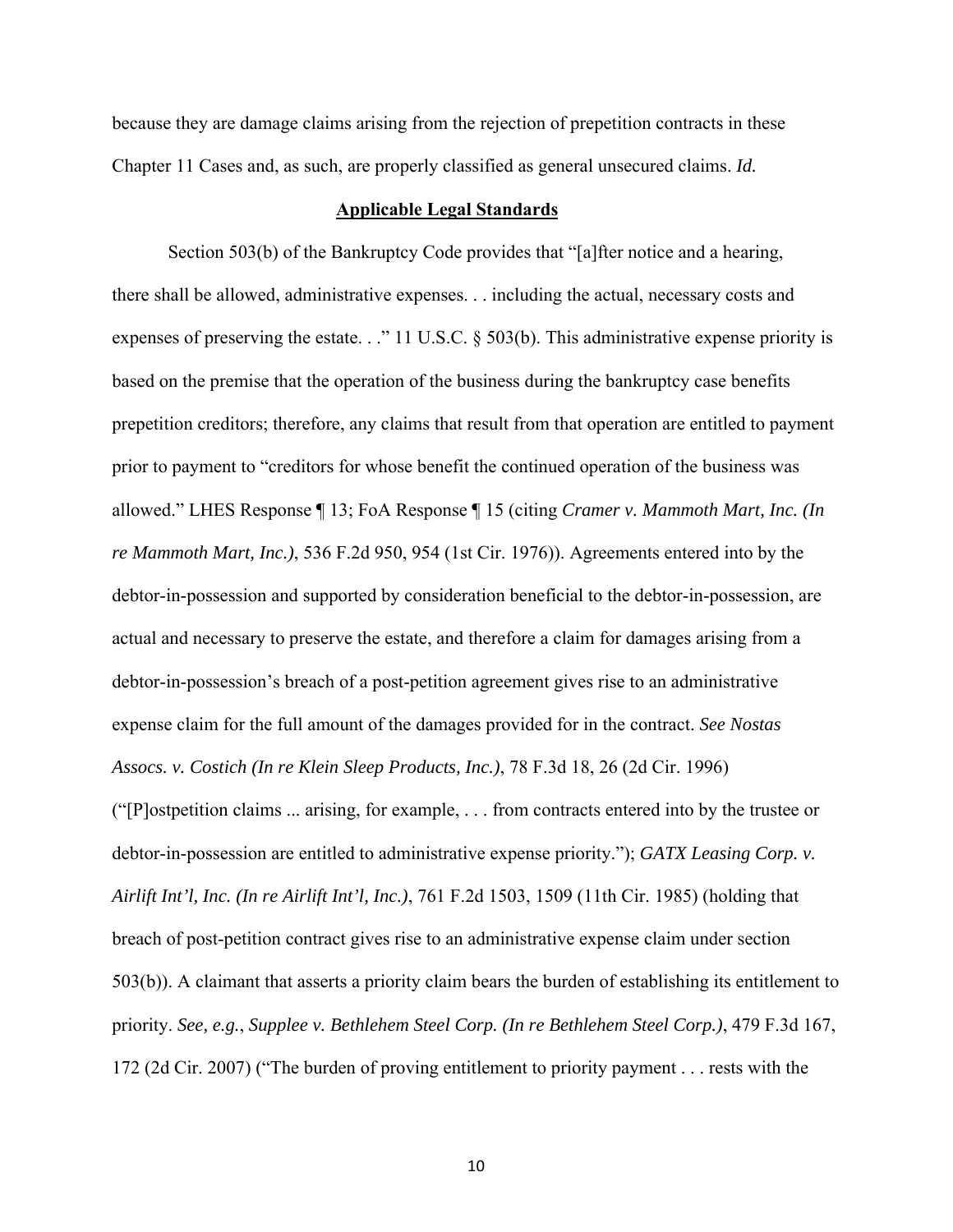party requesting it."); *In re Drexel Burnham Lambert Grp. Inc.*, 134 B.R. 482, 489 (Bankr. S.D.N.Y. 1991) ("The burden of establishing entitlement to priority rests with the claimant and should only be granted under extraordinary circumstances") (citation omitted).

 In filing the Objection, the Plan Administrator initiated a contested matter. *See* Fed. R. Bankr. P. 3007 advisory committee's note ("[t]he contested matter initiated by an objection to a claim is governed by Rule 9014. . ."). *See also In re Tender Loving Care Health Servs., Inc.*, 562 F.3d 158, 162 (2d Cir. 2009) (stating that "when a debtor files an objection to a claim, the objection has initiated a contested matter"). Bankruptcy Rule 9014 governs contested matters. The rule does not explicitly provide for the application of Bankruptcy Rule 7012. However, Bankruptcy Rule 9014 provides that a bankruptcy court "may at any stage in a particular matter direct that one or more of the other Rules in Part VII shall apply." Fed. R. Bankr. P. 9014. The Court did so here. Under the Claims Procedures Order, the legal standard of review the Court applies at a Sufficiency Hearing is equivalent to the standard applied by the Court under Rule 12(b)(6) on a motion to dismiss for failure to state a claim upon which relief could be granted. *See* Claims Procedures Order ¶ 3(iv)(a). *See also In re 20/20 Sport, Inc.*, 200 B.R. 972, 978 (Bankr. S.D.N.Y. 1996) ("In bankruptcy cases, courts have traditionally analogized a creditor's claim to a civil complaint [and] a trustee's objection to an answer. . . ").

 In applying Rule 12(b)(6) to the Subservicing Administrative Expense Claims, the Court assesses the sufficiency of the facts alleged in support of the claims in light of the pleading requirements under Rule 8(a) of the Federal Rules of Civil Procedure.<sup>14</sup> Rule 8(a)(2) states that a claim for relief must contain "a short and plain statement of the claim showing that the pleader is entitled to relief[.]" Fed. R. Civ. P. 8(a)(2). To meet that standard, the claims "must contain

<sup>&</sup>lt;sup>14</sup> Rule 8 is made applicable herein pursuant to Bankruptcy Rule 7008.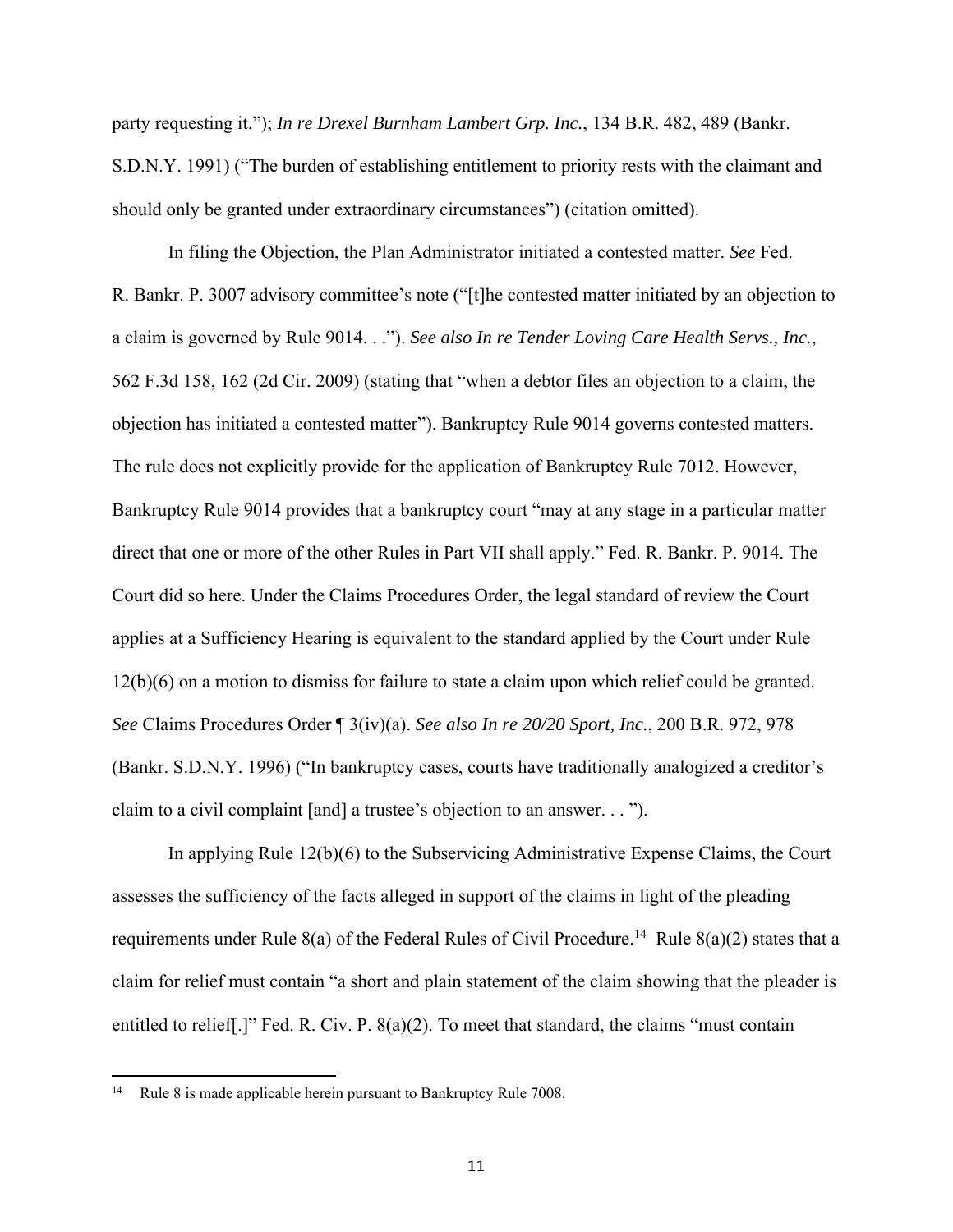sufficient factual matter, accepted as true, to state a claim to relief that is plausible on its face." *Ashcroft v. Iqbal,* 556 U.S. 662, 678 (2009) ("*Iqbal*") (citations omitted); *accord Bell Atlantic Corp. v. Twombly,* 550 U.S. 544, 570 (2007) ("*Twombly*"). "A claim has facial plausibility when the plaintiff pleads factual content that allows the court to draw the reasonable inference that the defendant is liable for the misconduct alleged." *Iqbal*, 556 U.S. at 678; *accord Twombly*, 550 U.S. at 570. To satisfy Rule 12(b)(6), the "pleadings must create the possibility of a right to relief that is more than speculative." *Spool v. World Child Int'l Adoption Agency*, 520 F.3d 178, 183 (2d Cir. 2008) (citation omitted). In considering whether that standard is met for a particular claim, the court must assume the truth of all material facts alleged in support of the claim and draw all reasonable inferences in the claimant's favor. *See ATSI Commc'ns, Inc. v. Shaar Fund, Ltd.*, 493 F.3d 87, 98 (2d Cir. 2007). However, the court "need not accord 'legal conclusions, deductions or opinions that are couched as factual allegations . . . a presumption of truthfulness.'" *Hunt v. Enzo Biochem, Inc.*, 530 F.Supp.2d 580, 591 (S.D.N.Y. 2008) (quoting *In re NYSE Specialists Sec. Litig.*, 503 F.3d 89, 95 (2d Cir. 2007)). In short, "[i]n ruling on a motion pursuant to Fed. R. Civ. P. 12(b)(6), the duty of a court is merely to assess the legal feasibility of the complaint, not to assay the weight of the evidence which might be offered in support thereof." *DiFolco v. MSNBC Cable L.L.C.*, 622 F.3d 104, 113 (2d Cir. 2010) (citation and internal quotation marks omitted).<sup>15</sup>

In support of the Objection, the Plan Administrator provides representative samples of Prepetition and Post-Petition Extension Agreements. *See* Reply Exs. A-1, A-2, B-1 and B-2. Because the Subservicing Agreements and the Prepetition and Post-Petition Extension Agreements are referenced by LHES and FoA in the Responses and serve as the bases for their claims, the Court may consider those documents in resolving the Objection. *See, e.g., Bd. of Trs. of Ft. Lauderdale v. Mechel OAO*, 811 F. Supp. 2d 853, 865 (S.D.N.Y. 2011), *aff'd sub nom. Frederick v. Mechel OAO*, 475 F. App'x 353 (2d Cir. 2012) (Court may consider "(1) documents attached to or incorporated by reference in the complaint, (2) documents integral to and relied upon in the complaint, even if not attached or incorporated by reference, (3) public disclosure documents required by law to be, and that have been, filed with the SEC, and (4) facts of which judicial notice properly may be taken."); *Flake v. Alper Holdings USA, Inc.* (*In re Alper Holdings USA, Inc.),* 398 B.R. 736, 748 (S.D.N.Y. 2008) ("The documents attached to the proofs of claim should be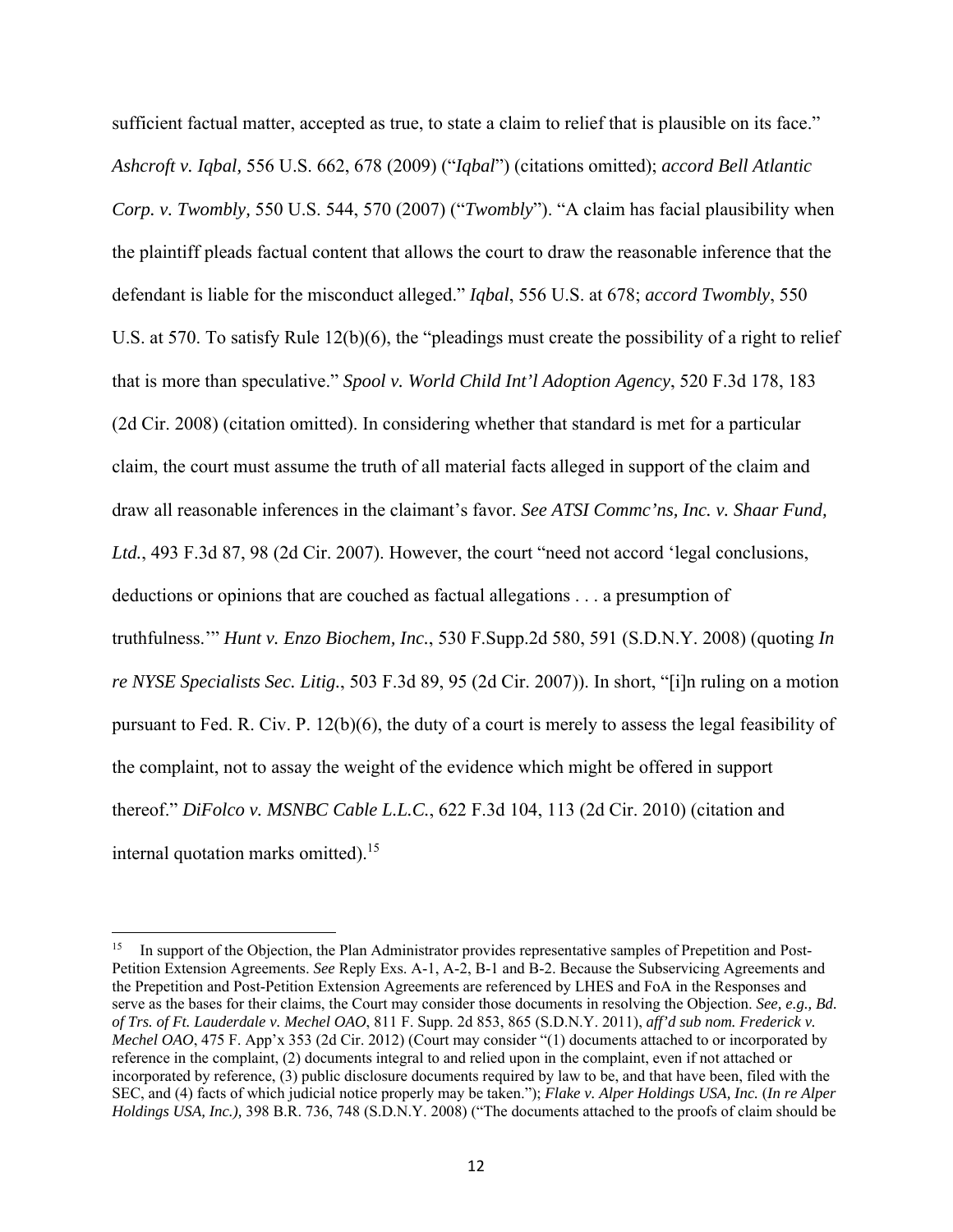#### **Discussion**

 LHES and FoA maintain that the Subservicing Agreements are not the operative documents for calculating their claims. They contend that under state law, each Extension Agreement is a new subservicing agreement among RMS and LHES or FoA. LHES Response ¶¶ 15-16; FoA Response ¶¶ 17-18. The LHES and FoA Administrative Expense Claims consist of (i) subservicing damage claims arising under the Post-Petition Extension Agreements, and (ii) subservicing damage claims arising under the Prepetition Extension Agreements during the postpetition period of February 11, 2019 through March 31, 2019. LHES and FoA contend that the Post-Petition Extension Agreements are not executory contracts, and that the Prepetition Extension Agreements expired by their terms post-petition prior to the Effective Date. They assert that the Court should overrule the Objection because they are not seeking damages under rejected executory contracts and, as a matter of law, their claims are entitled to administrative priority status under section 503(b) of the Bankruptcy Code.

 The Plan Administrator disputes those contentions. The Court considers those matters below.

# **Whether the Damage Claims Arising Under the Post-Petition Extension Agreements are Entitled to Administrative Expense Priority**

 The Post-Petition Extension Agreements are "on the same terms and conditions as stated in the original [Subservicing] Agreement[s]," except that each agreement extends the expiration

treated, for purposes of a motion to disallow claims, like documents that are attached to or relied upon in a complaint are treated on a Rule 12(b)(6) motion to dismiss") (citation omitted).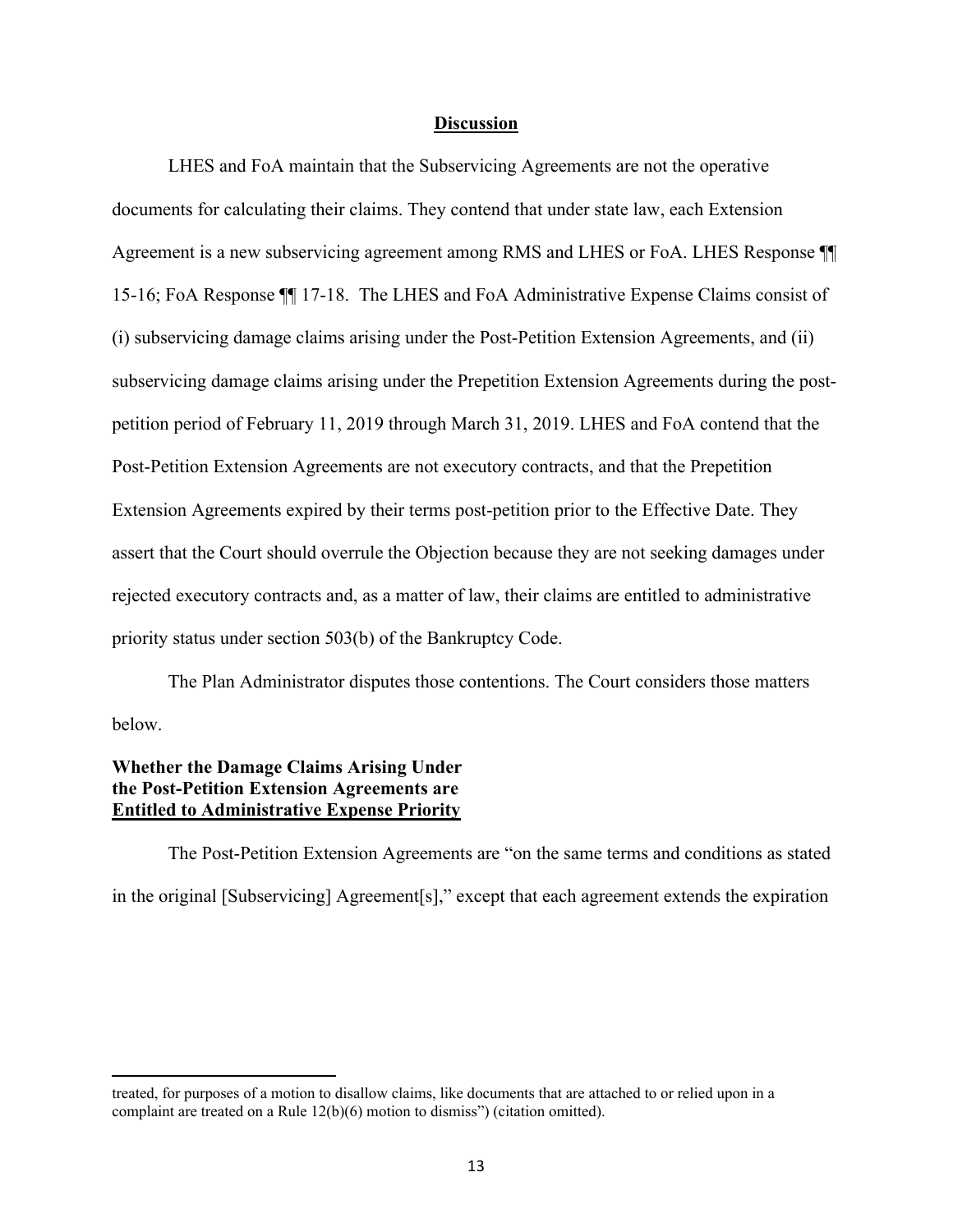date of the original agreement. *See* Reply, Exs. A-1;<sup>16</sup> B-1.<sup>17</sup> LHES and FoA assert that under applicable state law, by reason of the modifications to the termination dates under the Subservicing Agreements, the Post-Petition Extension Agreements are new, post-petition contracts between RMS, as debtor-in-possession, and FoA and LHES, respectively, that supersede and replace the Subservicing Agreements and that RMS was authorized to execute in

WHEREAS, to allow the parties further time to negotiate and execute a new Reverse Mortgage Subservicing Agreement, the parties now desire to extend the Agreement through September 30, 2019.

NOW THEREFORE, the parties agree that the Agreement shall be extended through September 30, 2019. Except as provided herein, this extension shall be on the same terms and conditions as stated in the original Agreement. This Extension Agreement shall be binding upon and inure to the benefit of the parties, their successors, and subsidiaries.

Reply, Ex. A-2.

<sup>17</sup> The August 16, 2019 Post-Petition Extension Agreement between FoA and RMS states, as follows:

WHEREAS, the Reverse Mortgage Subservicing Agreement ("Agreement") between the parties dated March 18, 2011 expired on March 18, 2018, and the parties subsequently agreed to extend the Agreement for an additional term commencing upon the expiration date of March 18, 2018 and expiring on May 11, 2018; and the parties further agreed to extend the Agreement for further subsequent extensions commencing upon the expiration dates of May 11, 2018, June 30, 2018, August 30, 2018, October 31, 2018, November 30, 2018, December 31, 2018, January 30, 2019, March 31, 2019, April 15, 2019, June 30, 2019, and August 31, 2019, respectively.

WHEREAS, to allow the parties further time to negotiate and execute an Amended and Restated Reverse Mortgage Subservicing Agreement, the parties now desire to extend the Agreement through September 30, 2019.

Except as provided herein, this extension shall be on the same terms and conditions as stated in the original Agreement.

Each of RMS and [FoA] have entered into this Extension Agreement solely to temporarily extend the term of the Agreement and do not intend this Extension Agreement or the transactions contemplated hereby to be, and this Extension Agreement and the transactions contemplated hereby shall not be construed to be or operate as, a novation, modification, or release of any of the obligations owing by RMS to FAR or in connection with the Agreement, all of which are hereby expressly preserved in their entirety.

Reply, Ex. B-2.

<sup>&</sup>lt;sup>16</sup> The final Post-Petition Extension Agreement between LHES and RMS states, in part, as follows:

WHEREAS, the Reverse Mortgage Subservicing Agreement ("Agreement") between the parties dated November 17, 2008 expired on November 17, 2013, and the parties subsequently agreed to extend the agreement through June 30, 2019.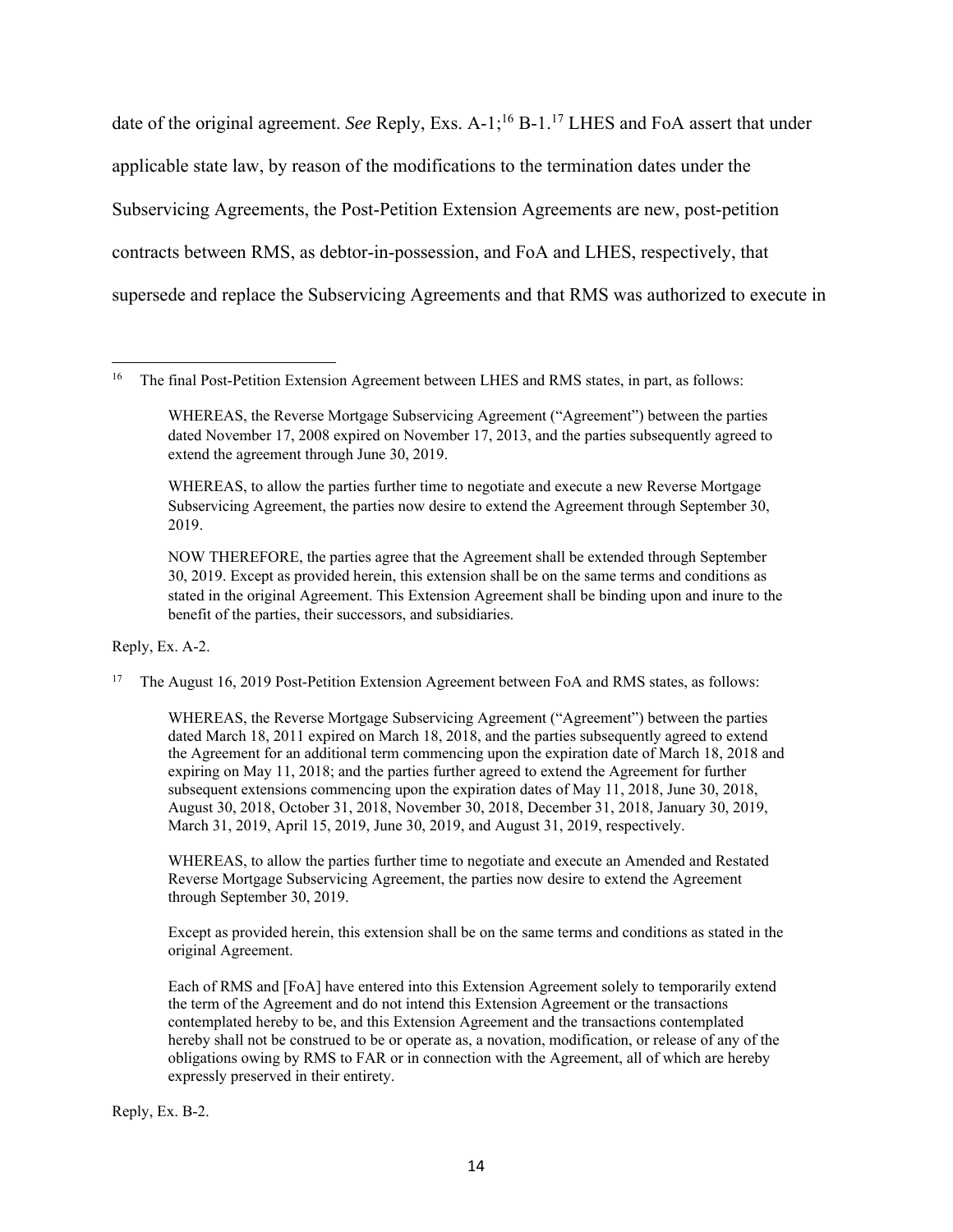the ordinary course of its business pursuant to section 363(c) of the Bankruptcy Code. LHES Response ¶¶ 15-16 and 16 n.5; LHES Response ¶¶ 17-18 and 18 n.5. They also contend that the Post-Petition Extension Agreements are supported by consideration beneficial to RMS, including in the form of subservicing fee rights, and that RMS continued to subservice mortgage loans covered by the Post-Petition Extension Agreements and to accept its subservicing fee through the end of the term of each Post-Petition Extension Agreement. LHES Response ¶¶ 6, 20; FoA Response ¶ 18, 22. Accordingly, LHES and FoA contend that their timely filed administrative expense claims for damages resulting from RMS' alleged subservicing errors and other alleged material breaches of the Post-Petition Extension Agreements are entitled to administrative expense priority. LHES Response ¶ 18; FoA Response ¶ 20. In making this argument they assert that the Plan Administrator mistakenly contends that they are claiming damages under a rejected contract. LHES Response ¶ 17; FoA Response ¶ 19 (citing Objection, Ex. A). They correctly note that contracts entered post-petition are not subject to assumption or rejection because they are not executory contracts "of the debtor." 11 U.S.C. § 365(a). *See In re Leslie Fay Companies, Inc*., 168 B.R. 294, 300 (Bankr. S.D.N.Y. 1994) ("[C]ontracts … entered into postpetition are not subject to rejection under section 365."); *In re Airport Executive Center, Ltd*., 138 B.R. 628, 629 (Bankr. M.D. Fla. 1992) ("[Section 365(a)] applies to leases which exist prepetition, and not those which are entered into post-petition"); *In re IML Freight, Inc.,* 37 B.R. 556, 559 (Bankr. D. Utah 1984) ("The post-petition agreements entered into between the Trustee for the estate and the Unions were not executory contracts of the debtor and therefore are not subject to Section 365 of the Code.").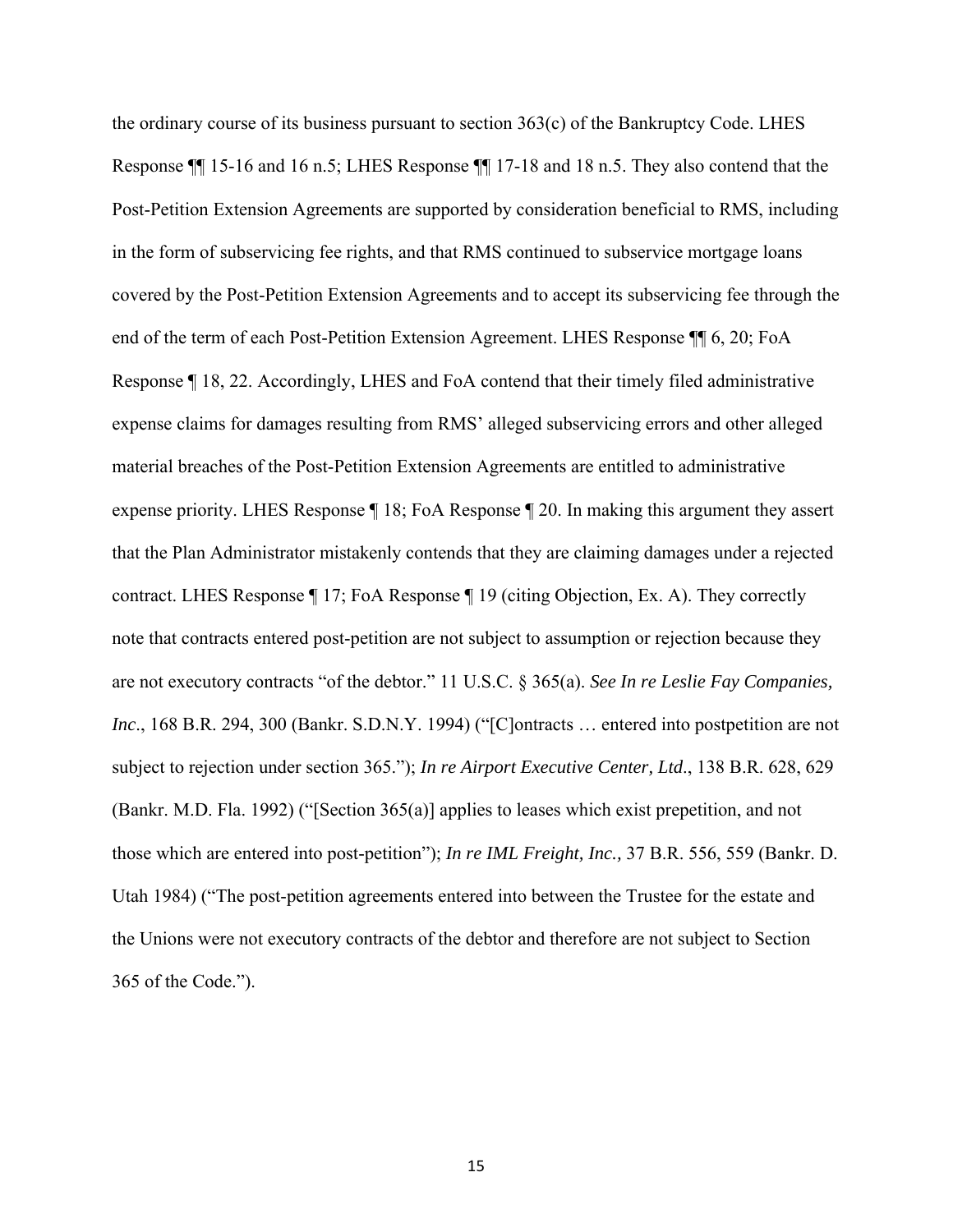To create an enforceable contract the parties must agree to the material terms of the bargain and intend to be bound by their agreement. *Tractebel Energy Mktg., Inc. v. AEP Power Mktg., Inc.,* 487 F.3d 89, 98 (2d Cir. 2007) (holding that where "the parties have agreed on all material terms of the contract and clearly manifested their intent to be bound by those terms. . . the contract will be enforced."); *Slatt v. Slatt*, 64 N.Y.2d 966, 967 (1985) ("Where the intention of the parties is clearly and unambiguously set forth, effect must be given to the intent as indicated by the language used"); *Kasowitz, Benson, Torres & Friedman, LLP v. Reade,* 98 A.D.3d 403, 404 (2012), *aff'd,* 20 N.Y.3d 1082 (2013) ("To establish the existence of an enforceable agreement, a plaintiff must establish an offer, acceptance of the offer, consideration, mutual assent, and an intent to be bound") (citation omitted). "In determining the intent of the parties, the court has a duty to ascertain the intent as manifested in the language of the agreement. If the terms of the agreement are clear from the face of the document, the intent of the parties is found in the document." *In re Chateaugay Corp*., 116 B.R. 887, 902–03 (Bankr. S.D.N.Y. 1990) (citations omitted). But "'where the language used is susceptible to differing interpretations, each of which may be said to be as reasonable as another,' then the interpretation of the contract becomes a question of fact ... and extrinsic evidence of the parties' intent properly is admissible." *Bourne v. Walt Disney Co.,* 68 F.3d 621, 629 (2d Cir. 1995) (citations omitted); *see also Ruttenberg v. Davidge Data Sys. Corp.*, 215 A.D.2d 191, 192 (1st Dep't 1995) ("Where a contract is straightforward and unambiguous, its interpretation presents a question of law for the court to be made without resort to extrinsic evidence").

Here, the Plan Administrator contends that the Court can determine, as a matter of law, that the Extension Agreements are not new subservicing agreements because it is clear on the face of each such agreement that the purpose of the agreement merely was to extend the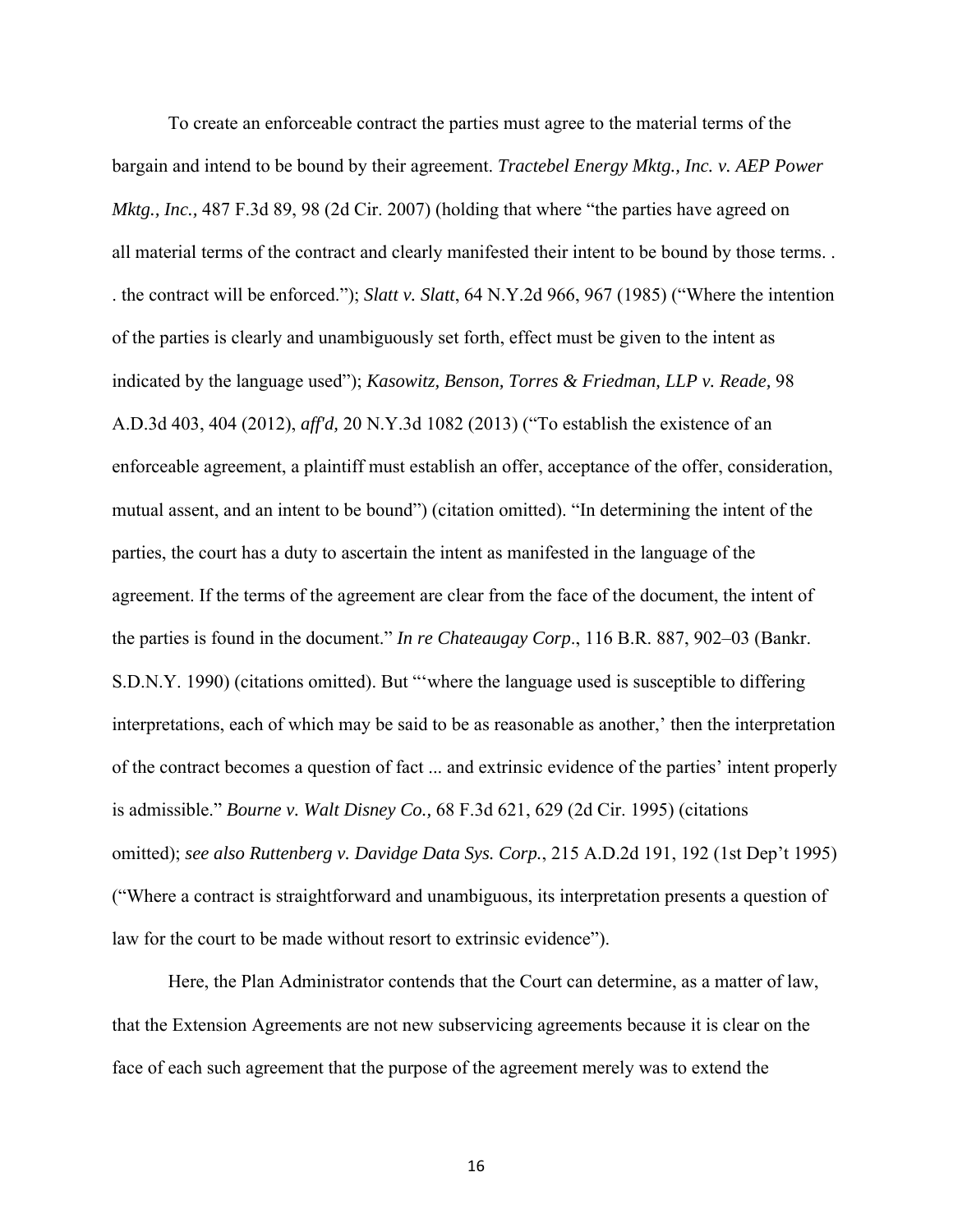termination date of the subject Servicing Agreement, while post-petition, the parties negotiated the terms of a new agreement. Reply ¶ 35. The Plan Administrator maintains that the plain language of the Extension Agreements is clear and unambiguous that in executing those agreements, either before or after the Petition Date, the parties did not intend to enter into new subservicing agreements and in executing the Extension Agreements, they did not do so. Reply ¶ 40.

 The LHES and FoA Post-Petition Extension Agreements are governed by Delaware and New York law, respectively. Under Delaware law, "[a] new contract. . . does not destroy the obligation of the former agreement, except as it is inconsistent therewith, unless it is shown that the parties intended the new contract to supersede the old contract entirely." *Lee Builders v. Wells,* 92 A.2d 710, 715 (Del.Ch.1952), *rev'd on other grounds,* 99 A.2d 620 (Del.1953). "Whether the parties to a contract intended a new contract to supersede an old one, whether partially or entirely, depends on their intent." *Haft v. Dart Grp. Corp.,* 841 F. Supp. 549, 568 (D. Del. 1993) (internal citations omitted). The intent of the parties "must be ascertained from the language of the contract." *Id.* at 564; *see also Citadel Holding Corp. v. Roven*, 603 A.2d 818, 822 (Del. 1992) ("It is an elementary canon of contract construction that the intent of the parties must be ascertained from the language of the contract. Only when there are ambiguities may a court look to collateral circumstances."). Likewise, New York law is clear that "the objective of contract interpretation is to give effect to the *expressed* intentions of the parties, '[t]he best evidence of what parties to a written agreement intend is what they say in their writing,'... 'Thus, a written agreement that is complete, clear and unambiguous on its face must be [interpreted] according to the plain meaning of its terms,' 'without the aid of extrinsic evidence.'" *Law Debenture Tr. Co. of New York v. Maverick Tube Corp.,* 595 F.3d 458, 467–68

17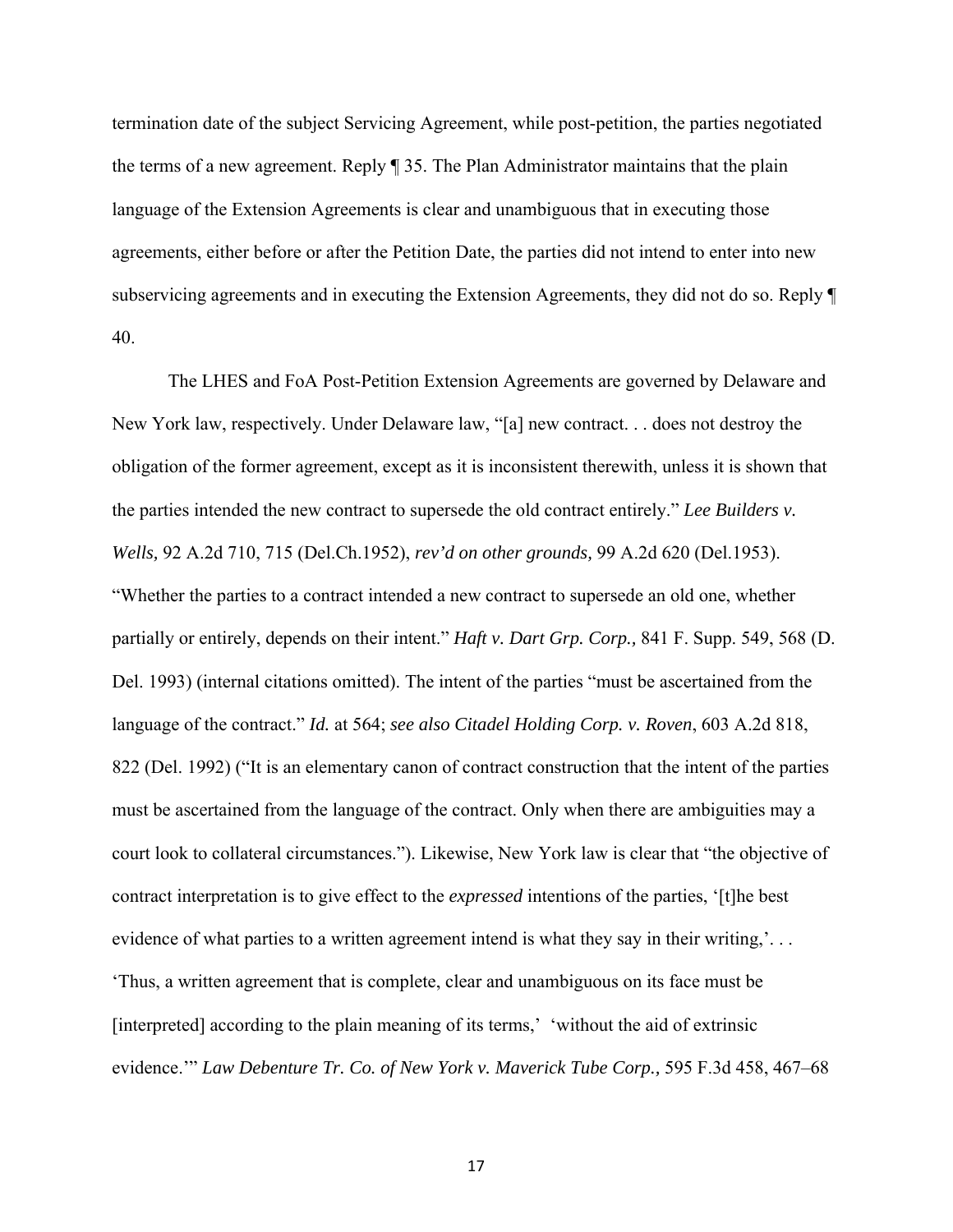(2d Cir. 2010) (internal citations omitted). *See, e.g., Network Publishing Corp. v. Shapiro,* 895 F.2d 97, 99 (2d Cir.1990) ("[w]e must consider the words [of a contract] themselves for they are always the most important evidence of the parties' intention" (internal quotation marks omitted)); *Bailey v. Fish & Neave,* 8 N.Y.3d 523, 528 (2007)("[w]here the language is clear, unequivocal and unambiguous, the contract is to be interpreted by its own language").

 The case of *In re Bush Indus., Inc*., No. 05-CV-119S, 2006 WL 8455682 (W.D.N.Y. Mar. 29, 2006) is instructive in construing the Extension Agreements at issue herein. There, the claimant ("Hain") was party to a prepetition consulting agreement (the "Consulting Agreement") with the debtor ("Bush") and the debtor's wholly owned subsidiary ("Color Works"). *Id.* at \*1. Prepetition, Hain executed an agreement to reduce his guaranteed payments under the Consulting Agreement. *Id.* Five months after Bush filed for bankruptcy, Hain notified Bush that the agreement was null and void because Bush and Color Works had not executed the agreement. *Id.* at \*2. Nonetheless, Hain accepted the payments called for under the new agreement and filed an administrative expense claim equal to the difference between the amounts that he was paid under the new agreement and the amounts he would have been paid under the Consulting Agreement. *Id.* Hain argued that the agreement reducing the amount of guaranteed payment was a new contract that was unenforceable because it did not contain the signatures of each party to the agreement. *See id*. The bankruptcy court disagreed, finding that the agreement was a modification rather than a new contract due to a clause allowing modification by an instrument "signed by the party against whom enforcement of any such amendment, supplement or modification is sought." *Id*. Thus, the agreement was a modification that became effective when signed by the claimant. *See id*. On appeal, the district court ruled that the bankruptcy court correctly relied only on the unambiguous documents presented and resolved the issue as a matter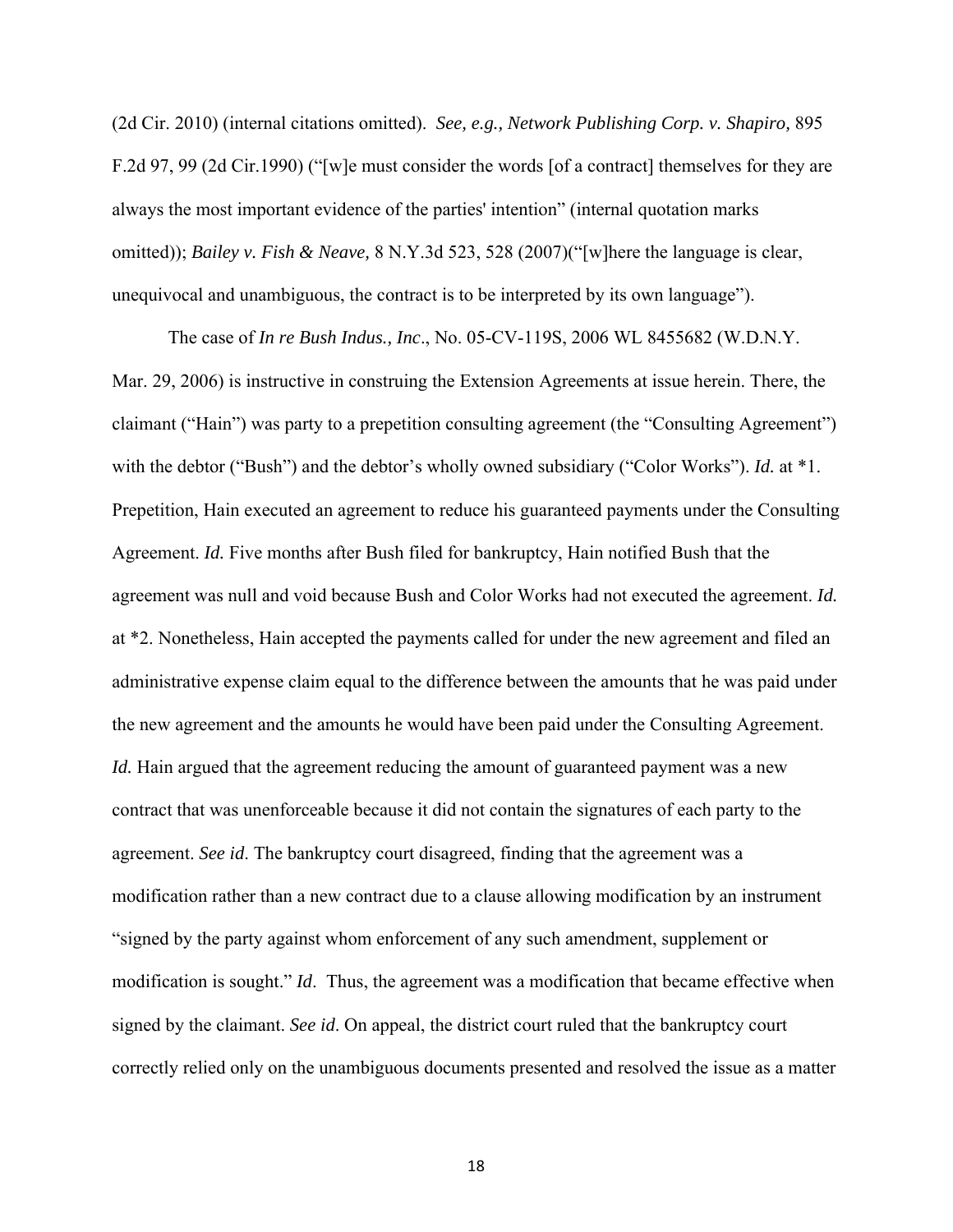of law. *See id*. at \*4. In analyzing the question of modification, the district court found, in substance, that an agreement that restates contract provisions with no substantive changes, involves the same relationship among the same parties, contains clauses that state the parties' desire to amend and restate prior agreements, and merely adjusts the term of the agreement or the compensation, does not constitute a new contract. *See id* at \*5. Furthermore, the district court found where underlying agreements permit amendment, supplementation, or modification in whole or in part, subsequent agreements will be considered modifications rather than new agreements. *See id*.

 Applying the settled rules of contract construction to the Post-Petition Extension Agreements, and the teachings of *Bush,* the Court finds, as a matter of law, that in executing the Extension Agreements, RMS was not entering into new agreements with LHES or FoA, and that those agreements do not supersede and replace the Subservicing Agreements. The plain, unambiguous language of the Post-Petition Extension Agreements is clear that they are not "new" post-petition agreements among RMS, as debtor in possession and LHES or FoA. Both agreements speak only of "extending" the original agreements "on the same terms and conditions as stated in the original [Subservicing] Agreement[s]." *Supra* n.16, 17.18 Moreover, the parties tacitly acknowledge that the Extension Agreements are not new agreements among the parties because they agreed to extend the termination dates of the agreements "to allow the parties further time to negotiate and execute a new Reverse Mortgage Subservicing Agreement." *Supra* n.16, 17*.* Further, the FoA Post-Petition Extension Agreement provides that it "shall not be construed to be or operate as, a novation, modification, or release of any of the obligations owing

<sup>18</sup> The Prepetition Extension Agreements contain similar language. *See* Reply, Ex. A-1 (LHES Prepetition Extension Agreement) ("This extension shall be on all other terms and conditions as stated in the original Agreement."); *Id.*, Ex. B-1 (FoA Prepetition Extension Agreement) ("Except as provided herein, this extension shall be on the same terms and conditions as stated in the original Agreement.").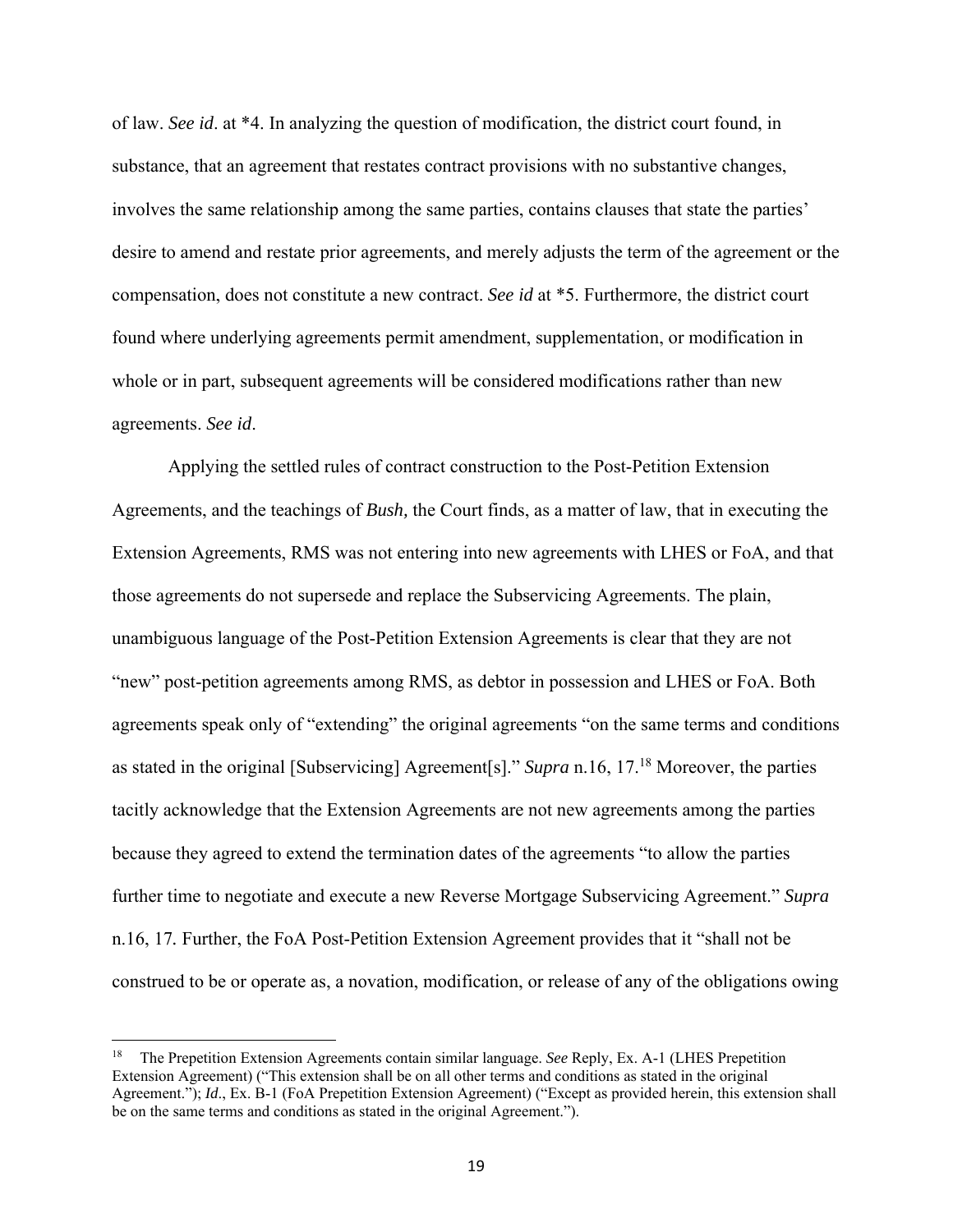by RMS to [FoA] or in connection with the [FoA November 2011] Agreement, all of which are hereby expressly preserved in their entirety." *Supra* n.17*.* <sup>19</sup> Finally, the extensions fail to address, at all, the rights and obligations under the subservicing relationship that constitute breach, notification of breach, indemnity, dispute resolution, or the treatment of claims arising under the agreement. Thus, like the agreement at issue in *Bush,* the Post-Petition Extension Agreements merely (i) restate the provisions of the applicable Subservicing Agreement with no substantive changes, (ii) involve the same relationship among the same parties, and (iii) state the parties' intention to extend terms of the subject Subservicing Agreements. Accordingly, those agreements do not constitute new contracts. *See United States Aviation Underwriters, Inc. v. Preservatrice-Fonciere Compagnies D'Assurance*, No. 83 CIV. 3935 (GLG), 1986 WL 3779, at \*2 (S.D.N.Y. Mar. 21, 1986) (noting that renewal of the contract was viewed "as an extension of the original [contract], not a new contract"), *aff'd sub nom. U.S. Aviation v. Preservatrice-Fonciere*, 801 F.2d 391 (2d Cir. 1986); *In re Country Club Ests. at Aventura Maint. Ass'n, Inc*., 227 B.R. 565, 567–68 (Bankr. S.D. Fla. 1998) (noting that the automatically renewed service agreement on the same terms of the original agreement was not a new postpetition contract, "but rather a mere continuation of [the] parties' executory, prepetition agreement.").

<sup>&</sup>lt;sup>19</sup> The non-inclusion of such language in the two LHES Post-petition Extension Agreements does not undermine this analysis. The Plan Administrator asserts that the failure to include that language in the LHES documents is a consequence of the parties' routine practice of using prior extensions in their business relationship, not their intent to exclude the provisions from nearly identical contracts. *See* Reply ¶ 37 n.4 (citing *Nycal Corp. v. Inoco PLC*, 166 F.3d 1201 (2d Cir. 1998) ("any differences in the wording used in the three contemporaneous settlement agreements can only be reasonably viewed as a consequence of the different relationships and dealings between the respective companies and not as an indication of a different intent with respect to the Nycal-Inoco release.") (internal quotations omitted). The Court credits that contention.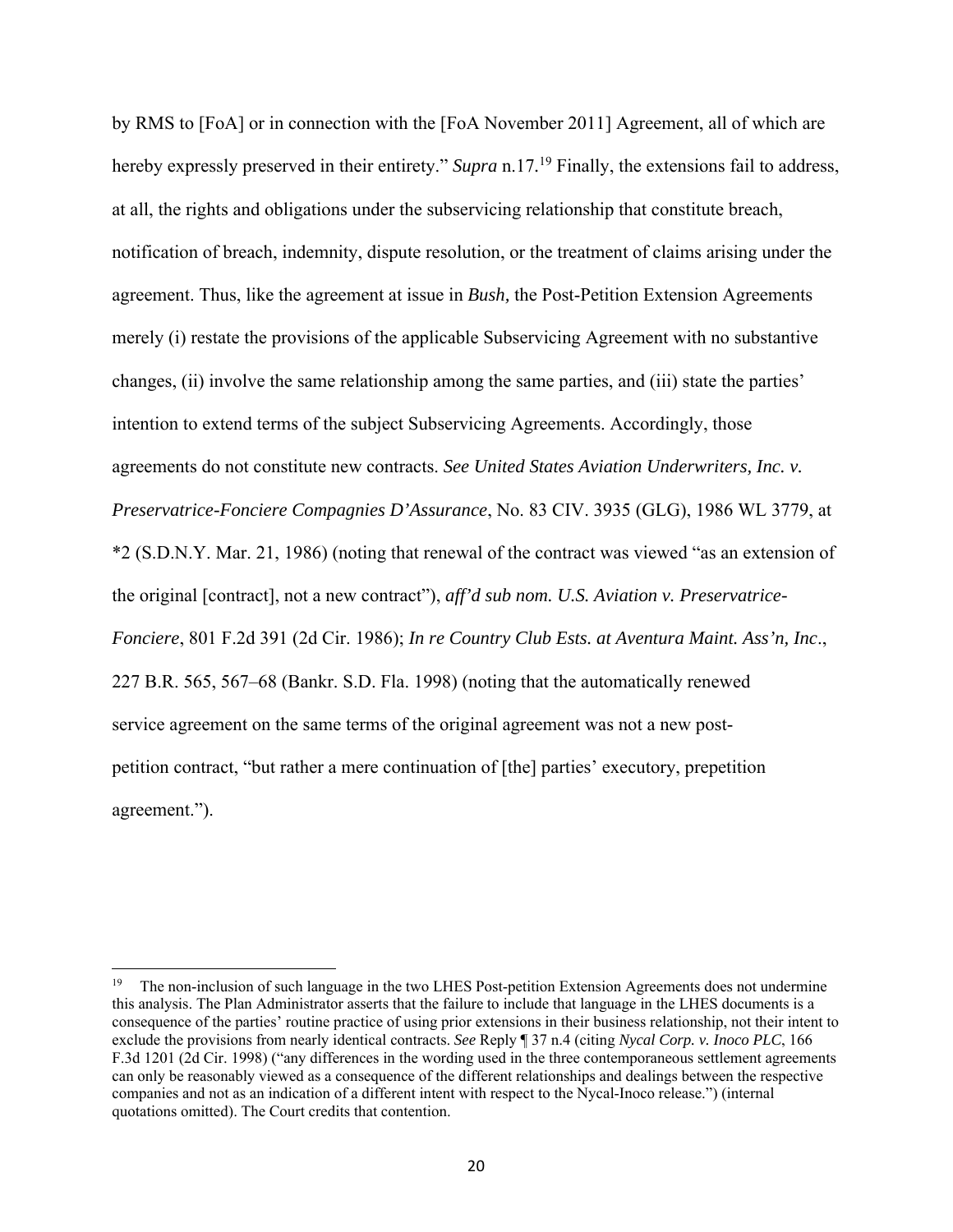# **Whether the Damage Claims Resulting From RMS' Post-Petition Breach of the Subservicing Agreements are Entitled to Administrative Expense Priority**

 LHES and FoA contend that their damage claims resulting from RMS' post-petition breach of the Subservicing Agreements, as extended by the Prepetition Extension Agreements are entitled to administrative expense priority under section  $507(a)(2)$  of the Bankruptcy Code. They maintain that is so because a debtor's post-petition obligations under a prepetition contract that has not yet been assumed or rejected will give rise to administrative expense claims where the debtor-in possession continues to perform under such contract and receive the benefits thereunder. LHES Response ¶ 19; FoA Response ¶ 21. They assert that RMS elected to continue subservicing reverse mortgage loans under the LHES and FoA Prepetition Extension Agreements on a post-petition basis and accepted the post-petition subservicing fees paid in exchange for its performance under those contracts through March 31, 2019. Accordingly, LHES and FoA maintain their respective timely filed administrative expense claims for damages resulting from RMS' post-petition subservicing errors and other material post-petition breaches of the Prepetition Extension Agreements are entitled to administrative expense priority. LHES Response ¶ 20; FoA Response ¶ 22.

The Bankruptcy Code determines when claims arise. *See, e.g., Pearl-Phil GMT (Far East) Ltd. v. Caldor Corp.*, 266 B.R. 575, 581 (S.D.N.Y. 2000) ("[I]t is well settled that the Bankruptcy Code governs *when* a claim arises."). Section 101(5) of the Bankruptcy Code defines "claim" to include any

[R]ight to payment, whether or not such right is reduced to judgment, liquidated, unliquidated, fixed, contingent, matured, unmatured, disputed, undisputed, legal, equitable, secured, or unsecured; . . .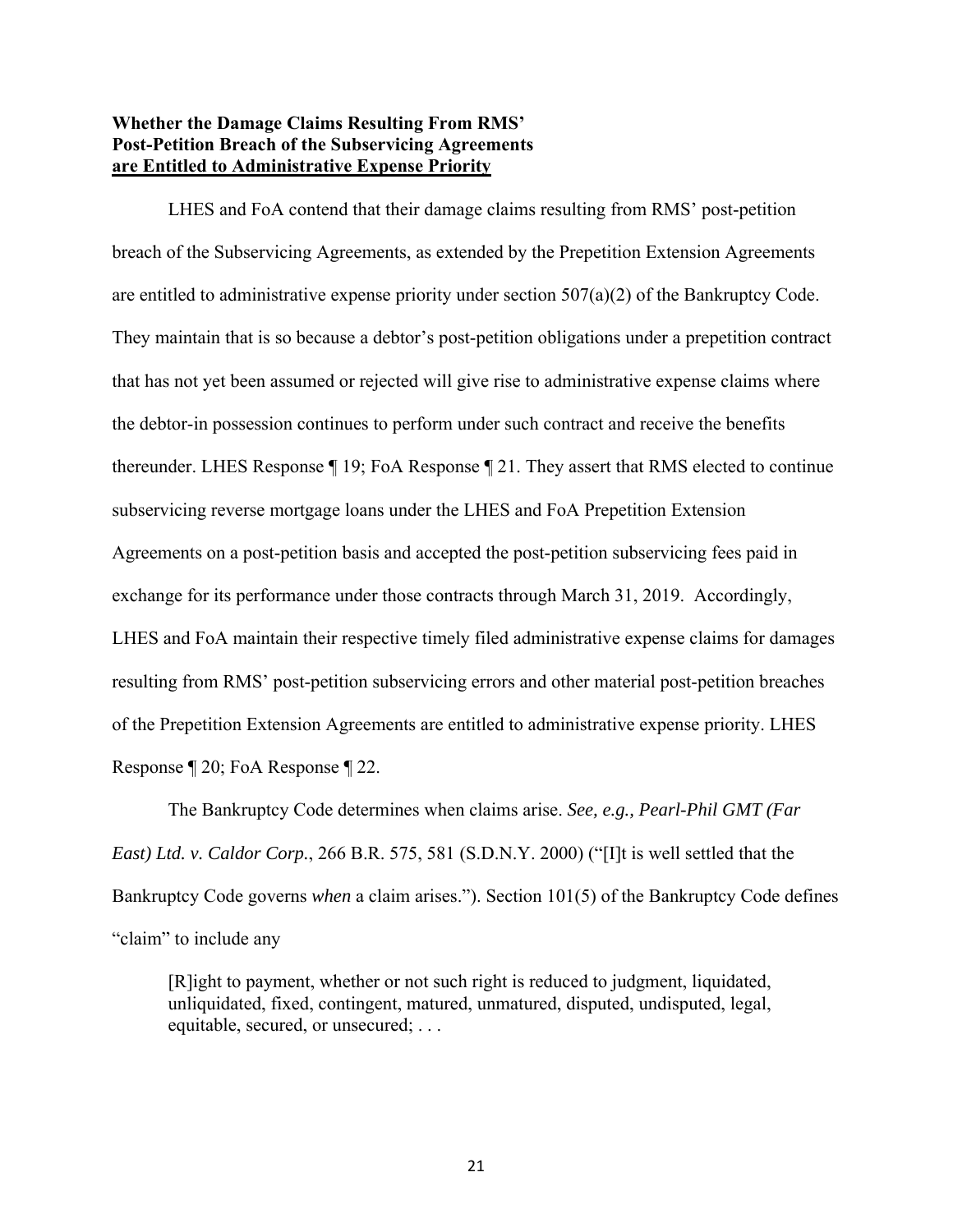11 U.S.C. § 101(5)(A). That term "is sufficiently broad to encompass any possible right to payment." *Mazzeo v. United States (In re Mazzeo),* 131 F.3d 295, 302 (2d Cir. 1997). *See also United States v. LTV Corp. (In re Chateaugay Corp.),* 944 F.2d 997, 1003 (2d Cir. 1991) (noting that as defined, the term "claim" "contemplates that all legal obligations of the debtor, no matter how remote or contingent, will be able to be dealt with in the bankruptcy case.") (quoting H.R. Rep. No. 95-595 at 300 (1978), reprinted in U.S. Code Cong. & Admin. News 5787, 5963, 6266). For these purposes, "[a] 'contingent' claim . . . refers 'to obligations that will become due upon the happening of a future event that was within the actual or presumed contemplation of the parties at the time the original relationship between the parties was created.'" *Ogle v. Fid. & Deposit Co. of Md.,* 586 F.3d 143, 146 (2d Cir.2009) (quoting *In re Manville Forest Prods. Corp.,* 209 F.3d 125, 128–29 (2d Cir. 2000)); *see also In re St. Vincent's Catholic Med. Ctrs.,* 440 B.R. 587, 602 (Bankr.S.D.N.Y.2010).

 Claims based on un-assumed prepetition contracts are contingent prepetition claims that arise upon the execution of the contract. S*ee Ogle v. Fid. & Deposit Co. of Maryland*, 586 F.3d at 147 ("an unsecured claim for post-petition fees, authorized by a valid pre-petition contract," is a contingent claim "deemed to have arisen pre-petition.") (citing *In re SNTL Corp.*, 571 F.3d 826, 844 (9th Cir. 2009)); *Rescap Liquidating Tr. v. PHH Mortg. Corp. (In re Residential Cap., LLC)*, 558 B.R. 77, 86 (S.D.N.Y. 2016) ("The appellees' claims for attorney's fees accrued at the time the Contracts were executed even though they remained contingent until the Trust allegedly breached the Contracts"); *Conway Hosp., Inc. v. Lehman Bros. Holdings Inc*., 531 B.R. 339, 343 (S.D.N.Y. 2015) ("The relationship between Conway and LBSF therefore was created upon the signing of the…Agreement. The fact that the Lehman bankruptcy—the relevant contingency materialized post-petition does not transmogrify the claim into a post-petition claim, but merely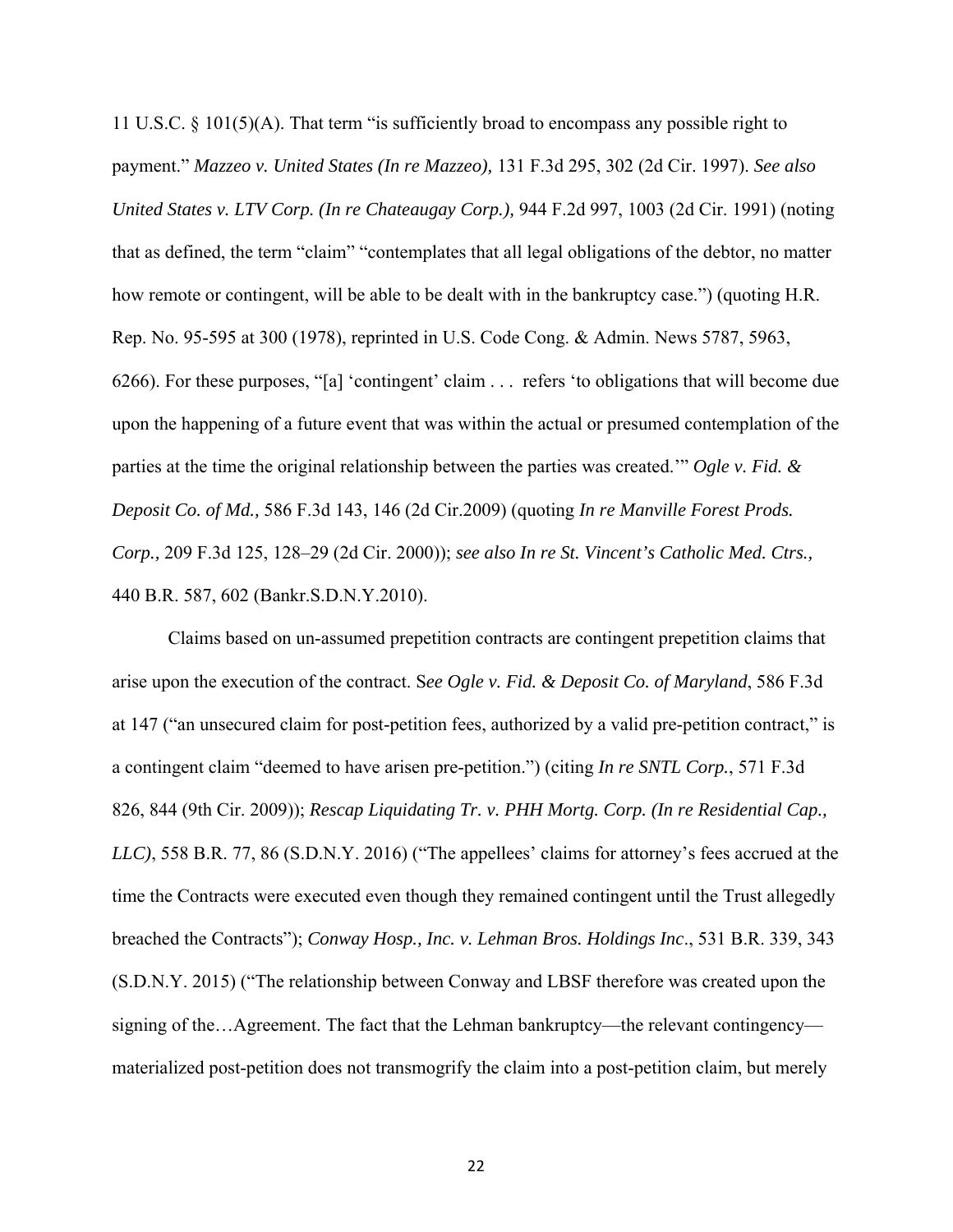means that the contingent claim moved closer to becoming liquidated"). *See also In re Bradlees Stores, Inc.*, No. 02 CIV. 0896 (WHP), 2003 WL 76990, at \*3 (S.D.N.Y. Jan. 9, 2003), *aff'd*, 78 F. App'x 166 (2d Cir. 2003) (holding that "the Second Circuit recognizes that contract-based bankruptcy claims are deemed to arise at the time the contract is executed, and therefore a postpetition breach of a pre-petition contract gives rise solely to a pre-petition claim"); *Pearl-Phil GMT (Far E.) Ltd. v. Caldor Corp*., 266 B.R. at 582 (finding that the "Bankruptcy Court's conclusion is supported by the clear weight of case law in this Circuit which recognizes that contract-based bankruptcy claims arise at the time the contract is executed. For example, courts consistently hold that a post-petition breach of a pre-petition contract gives rise only to a prepetition claim").20

 Where parties contemplate the possibility of future breach in their contracts, such breaches are treated as contingent prepetition claims rather than post-petition claims. *See In re Residential Cap., LLC*, 558 B.R. at 85-87; *see also In re Manville Forest Prod. Corp*., 209 F.3d 125, 129 (2d Cir. 2000) (claims for indemnity arose prepetition where "the terms of the indemnification agreements were so broad as to encompass all types of future liability"); *In re* 

<sup>&</sup>lt;sup>20</sup> The Court held as much in these Chapter 11 Cases in granting the Debtors' motion to enforce the Plan Injunction contained in the Third Amended Plan to enjoin Gautam and Panthobi Sharma (the "Sharmas") from prosecuting counterclaims seeking monetary relief against the Debtors in Illinois state court. *See Memorandum Decision and Order Granting Plan Administrator's Sixth Omnibus Motion to Enforce the Plan Injunction and Confirmation Order as it Relates to Gautam and Panthobi Sharma* [ECF No. 3034] (Nov. 30, 2020). The Sharmas were parties to a prepetition mortgage and note that had been assigned to Ditech. After confirmation of the Third Amended Plan, Ditech brought a foreclosure action based on the mortgage. The Sharmas asserted counterclaims in that action seeking monetary relief, principally attorneys' fees and costs, alleging under both contract and Illinois statutory law that Ditech failed to give proper notice of the foreclosure and therefore the foreclosure was invalid. *Id.* at 7-8. It was undisputed that the Sharmas asserted counterclaims for monetary relief against Ditech, and that those counterclaims for monetary relief would be covered by the Plan Injunction if the claims arose prior to the Effective Date of the Plan. *Id.* The sole issue before the Court was when those claims arose. Relying on the precedent cited above, the Court found that the counterclaims were subject to the injunction, reasoning, in part, that "[c]ontract claims arise upon execution of the agreement…It is settled that prepetition contract based claims for attorney's fees are deemed to arise upon execution of the contract." *Id.* at 13 (citations omitted).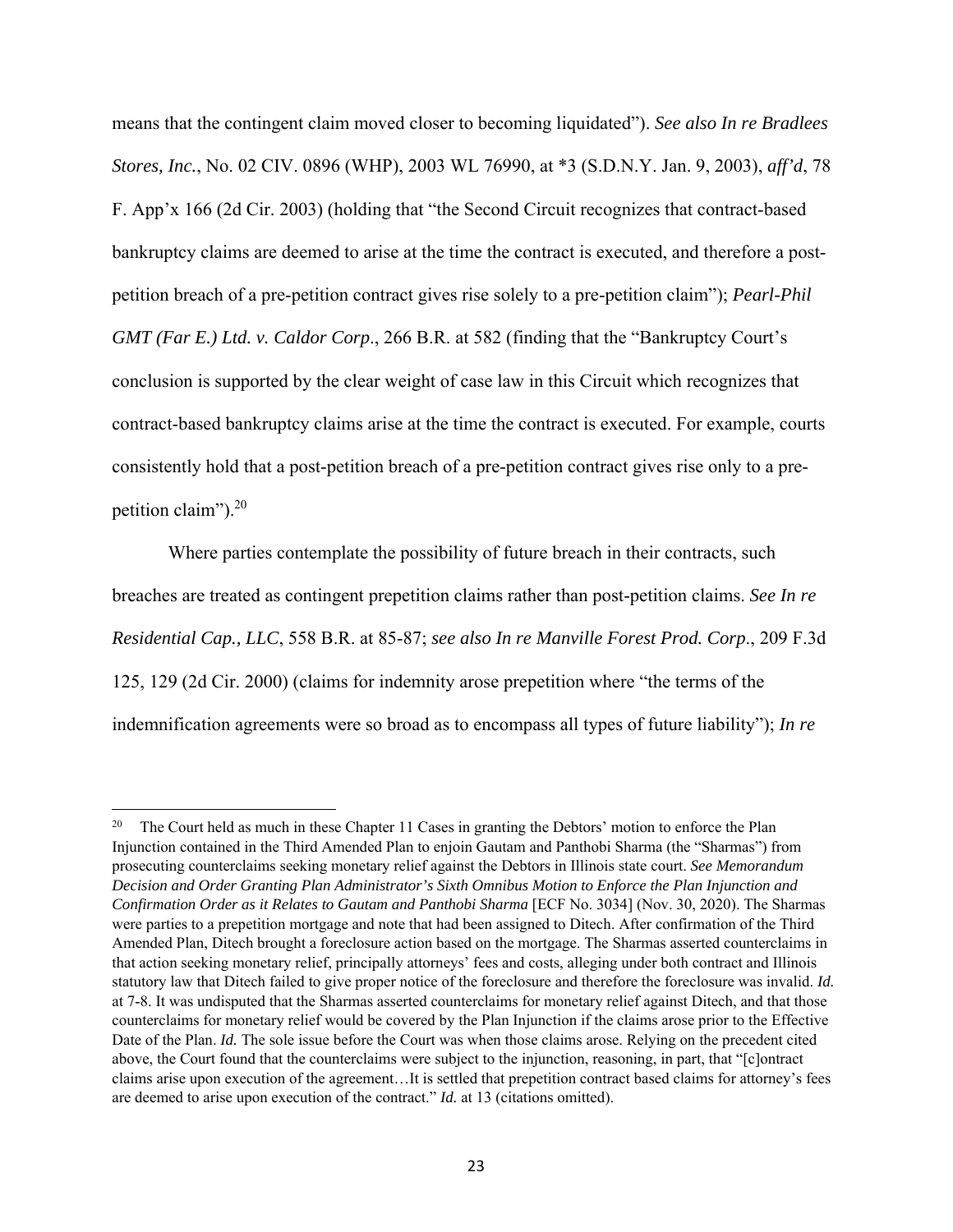*Chateaugay Corp.*, 944 F.2d at 1004 ("In the context of contract claims, the Code's inclusion of 'unmatured' and 'contingent' claims is usually said to refer to obligations that will become due upon the happening of a future event that was 'within the actual or presumed contemplation of the parties at the time the original relationship between the parties was created.'") (internal citations omitted). The Subservicing Agreements contemplate the possibility of servicing errors and establish procedures for dealing with errors, including through indemnity provisions. The risk of subservicing errors in the post-petition period was within the fair contemplation of the parties, and the fact that the Debtors received compensation for their services does not transform the claims into administrative expense claims. Rather, under Second Circuit case law, the claims are contingent prepetition claims, which are not afforded administrative expense priority under section  $503(b)(1)(A)$  of the Bankruptcy Code.<sup>21</sup>

 The Subservicing Agreements were executory contracts under which the Debtors provided servicing in exchange for fees from LHES and FoA. Executory contracts for services, like all executory contracts, are subject to assumption or rejection*. See, e.g., In re Hawker Beechcraft, Inc.*, 486 B.R. 264, 279 (Bankr. S.D.N.Y. 2013) (Support-plus agreements under which purchasers had reporting obligations in return for continuing support from debtor were

<sup>&</sup>lt;sup>21</sup> In support of their contention that their claims arose post-petition under the Servicing Agreements, as extended by the Prepetition Extension Agreements, FoA and LHES rely on: *Zelin v. Unishops, Inc. (In re Unishops, Inc.)*, 553 F.2d 305, 308 (2d Cir. 1977) ("It is settled law that a claim arising under an executory contract is entitled to priority if the trustee or debtor in possession elects to assume the contract *or* if he receives benefits under it.") (emphasis added); *In re Enron Corp.,* 279 B.R. 79, 87 (Bankr. S.D.N.Y. 2002) ("With respect to an executory contract, the focus is on whether the debtor used the nondebtor's property in the ordinary course of its business, and continued to receive and accept the nondebtor's performance."); *Texaco Inc. v. Bd. Of Commissioners for the LaFourche Basin Levee Dist. (In re Texaco Inc.)*, 254 B.R. 536, 556 (Bankr. S.D.N.Y. 2000) ("As long as the debtor continues to receive benefits under such contract it must also bear the burdens or obligations imposed under the contract."); *In re Yonkers Hamilton Sanitarium Inc.*, 22 B.R. 427, 435 (Bankr. S.D.N.Y. 1982) (same); *In re Shoppers Paradise, Inc*., 8 B.R. 271, 279 (Bankr. S.D.N.Y. 1980) ("Even where court approval was not obtained the debtor-in-possession may be deemed to have adopted the contract or lease where it received benefits and when the issue presented is whether or not such benefits should be entitled to an administration expense claim."). *See* LHES Response ¶ 19; FoA Response ¶ 21. FoA and LHES misplace their reliance on those cases. All of them pre-date the Second Circuit's clear direction that claims based upon un-assumed prepetition contracts are contingent prepetition claims that arise upon the execution of the contract. Thus, in that regard, they have no precedential value.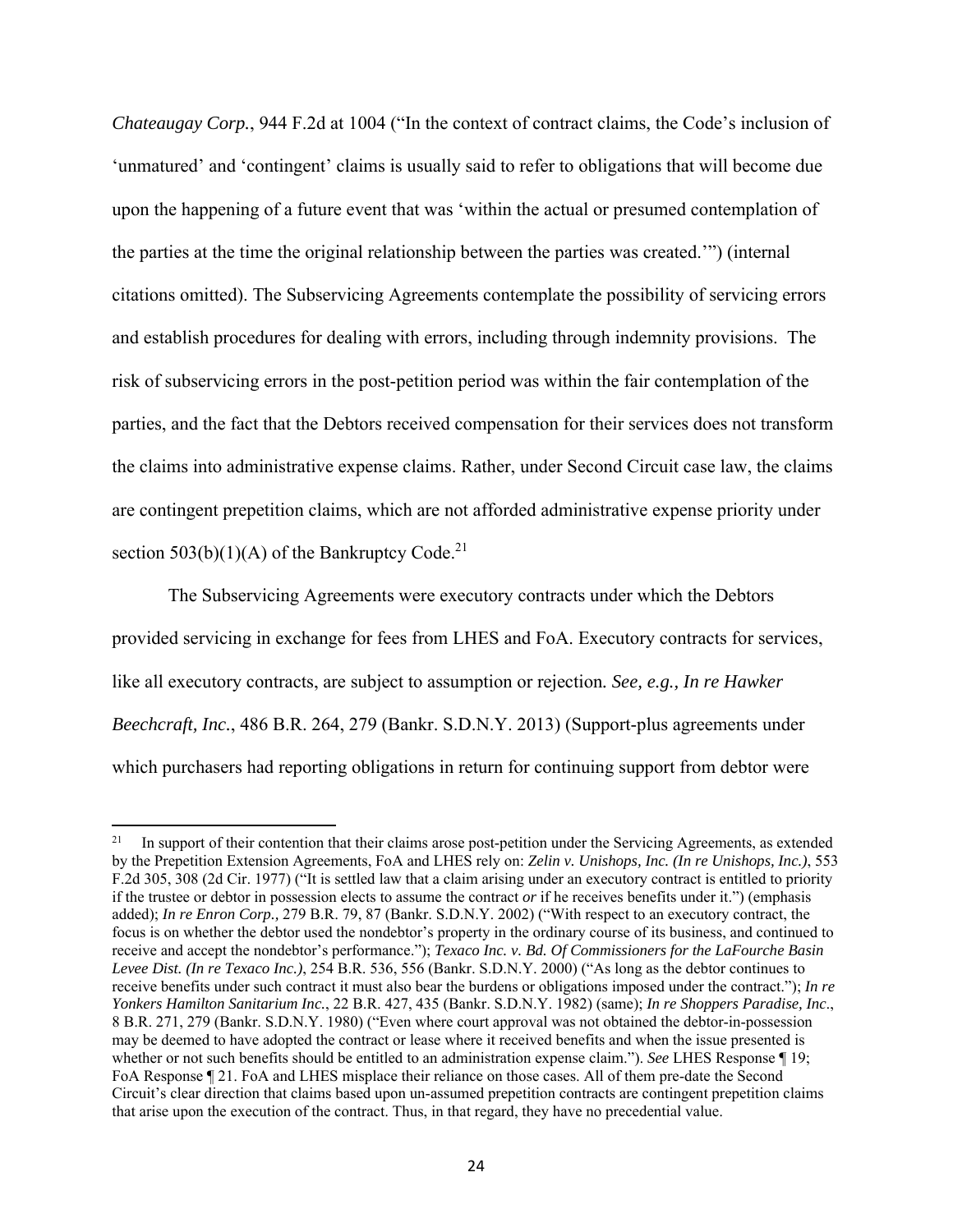executory contracts subject to rejection). Where a debtor-in-possession exercises its right to reject an executory contract either prior to plan confirmation or under a confirmed plan, the rejection is treated as occurring "immediately before the date of the filing of the petition." 11 U.S.C. §  $365(g)(1)$ . "The Bankruptcy Code... specifically provides that such claim against the estate is treated as a pre-petition claim, thereby affording it general unsecured status." *In re Old Carco LLC*, 424 B.R. 633, 639 (Bankr. S.D.N.Y. 2010) (internal citation omitted).

 The Third Amended Plan provided that all executory contracts not otherwise assumed would be rejected. *See* Third Amended Plan, ¶ 8.1(a). The Debtors did not assume the Subservicing Agreements. *See* LHES Response ¶ 9; FoA Response ¶ 11. LHES and FoA note that the terms of the LHES November 2008 Agreement and FoA Subservicing Agreements (as extended by the Prepetition Extension Agreements) expired at the end of March 2019, well before the Effective Date. They assert that those agreements never were assumed or rejected under the terms of the Third Amended Plan. LHES and FoA do not assert claims resulting from any failure by RMS to perform after the Effective Date, which they say is the earliest date the Prepetition Subservicing Agreements could have been rejected under the Third Amended Plan. Thus, they contend they are not asserting rejection damages claims that would be deemed to have occurred prepetition under section 365(g) of the Bankruptcy Code. LHES Response ¶ 22; FoA Response ¶ 24. The Court finds no merit to that contention. "The effect of rejection is that the *estate* does not become obligated on the contract...Thus, rejection is the equivalent of electing not to assume a contract." *In re Old Carco LLC*, 424 B.R. at 639; *see also In re A.C.E. Elevator Co.,* 347 B.R. 473, 483–84 (Bankr. S.D.N.Y. 2006) (finding when debtor did not reject an agreement post-petition and allowed the agreement to expire by its terms, employees' claim for delinquent contributions was not entitled to administrative priority). Even though the Debtors

25